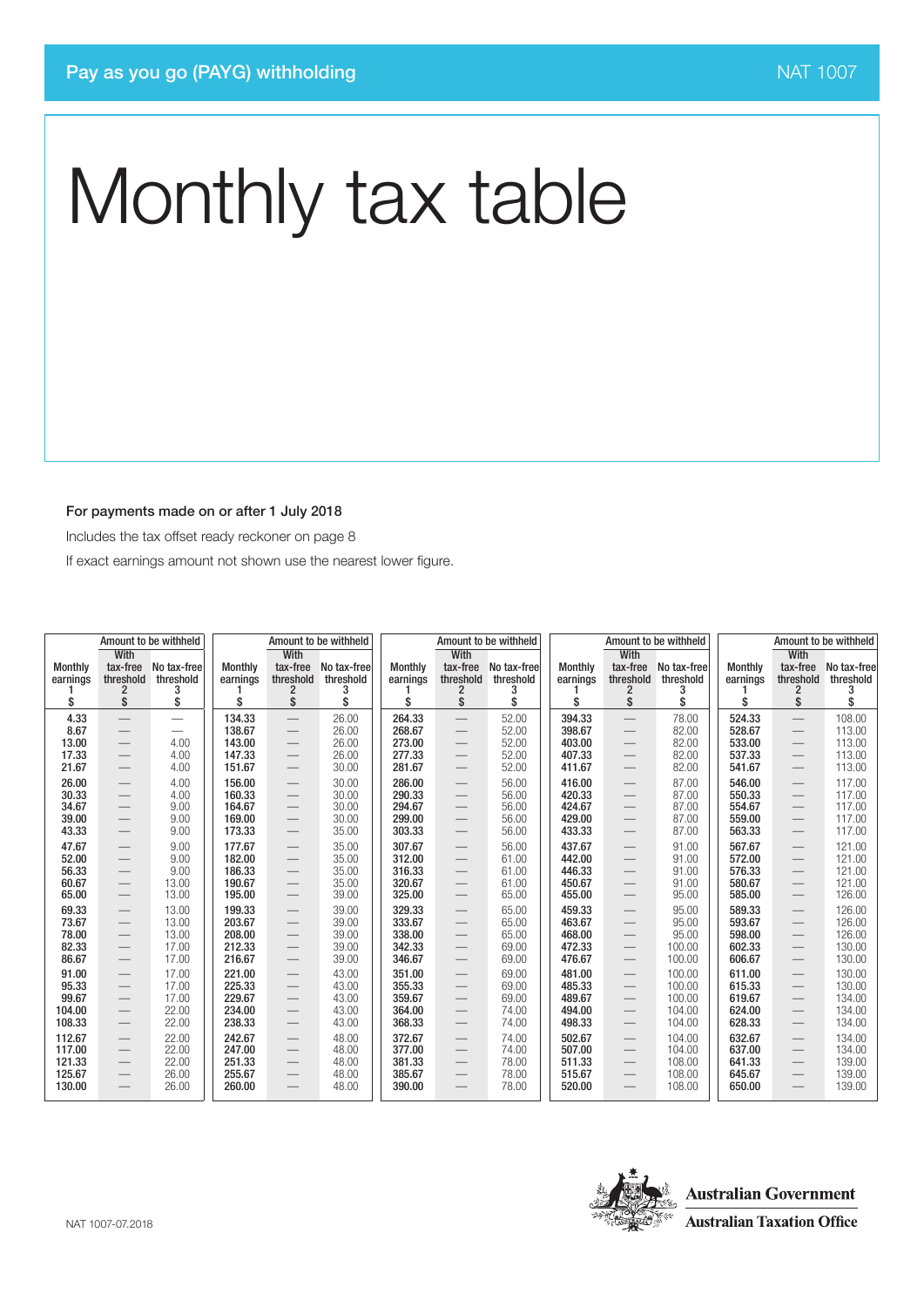| Amount to be withheld<br>With |                                                      | Amount to be withheld<br>With |                    |                                                      | Amount to be withheld<br>With |                    |                                                      |                      |                    | Amount to be withheld       | Amount to be withheld<br><b>With</b> |                    |                  |                  |
|-------------------------------|------------------------------------------------------|-------------------------------|--------------------|------------------------------------------------------|-------------------------------|--------------------|------------------------------------------------------|----------------------|--------------------|-----------------------------|--------------------------------------|--------------------|------------------|------------------|
| <b>Monthly</b>                | tax-free                                             | No tax-free                   | <b>Monthly</b>     |                                                      | tax-free No tax-free          | Monthly            |                                                      | tax-free No tax-free | Monthly            | With                        | tax-free No tax-free                 | Monthly            | tax-free         | No tax-free      |
| earnings                      | threshold<br>2                                       | threshold<br>3                | earnings<br>ı      | threshold<br>2                                       | threshold<br>3                | earnings           | threshold<br>$\overline{2}$                          | threshold<br>3       | earnings           | threshold<br>$\overline{2}$ | threshold<br>3                       | earnings           | threshold<br>2   | threshold<br>3   |
| \$                            | \$                                                   | \$                            | \$                 | \$                                                   | \$                            | \$                 | \$                                                   | \$                   | \$                 | \$                          | \$                                   | \$                 | \$               | \$               |
| 654.33<br>658.67              | $\equiv$                                             | 139.00<br>143.00              | 1022.67<br>1027.00 | $\overline{\phantom{0}}$<br>$\qquad \qquad -$        | 225.00<br>230.00              | 1391.00<br>1395.33 | $\overline{\phantom{0}}$<br>$\overline{\phantom{0}}$ | 312.00<br>312.00     | 1759.33<br>1763.67 | 43.00<br>43.00              | 420.00<br>425.00                     | 2127.67<br>2132.00 | 143.00<br>143.00 | 550.00<br>550.00 |
| 663.00<br>667.33              |                                                      | 143.00<br>143.00              | 1031.33<br>1035.67 | $\overline{\phantom{m}}$                             | 230.00<br>230.00              | 1399.67<br>1404.00 | $\overline{\phantom{0}}$                             | 316.00<br>316.00     | 1768.00<br>1772.33 | 43.00<br>43.00              | 425.00<br>425.00                     | 2136.33<br>2140.67 | 147.00<br>147.00 | 555.00<br>555.00 |
| 671.67                        |                                                      | 143.00                        | 1040.00            |                                                      | 230.00                        | 1408.33            |                                                      | 316.00               | 1776.67            | 48.00                       | 429.00                               | 2145.00            | 147.00           | 555.00           |
| 676.00                        |                                                      | 147.00                        | 1044.33<br>1048.67 | $\overline{\phantom{m}}$                             | 230.00                        | 1412.67            |                                                      | 316.00<br>321.00     | 1781.00            | 48.00<br>48.00              | 429.00                               | 2149.33            | 147.00           | 559.00           |
| 680.33<br>684.67              | $\overline{\phantom{0}}$                             | 147.00<br>147.00              | 1053.00            | $\overline{\phantom{0}}$<br>$\overline{\phantom{0}}$ | 234.00<br>234.00              | 1417.00<br>1421.33 | $\overline{\phantom{0}}$                             | 321.00               | 1785.33<br>1789.67 | 48.00                       | 429.00<br>433.00                     | 2153.67<br>2158.00 | 152.00<br>152.00 | 559.00<br>559.00 |
| 689.00<br>693.33              |                                                      | 147.00<br>147.00              | 1057.33<br>1061.67 | $\overline{\phantom{0}}$<br>$\qquad \qquad -$        | 234.00<br>234.00              | 1425.67<br>1430.00 | $\overline{\phantom{0}}$                             | 321.00<br>321.00     | 1794.00<br>1798.33 | 48.00<br>52.00              | 433.00<br>433.00                     | 2162.33<br>2166.67 | 152.00<br>156.00 | 563.00<br>563.00 |
| 697.67                        |                                                      | 152.00                        | 1066.00            |                                                      | 238.00                        | 1434.33            | $\overline{\phantom{0}}$                             | 325.00               | 1802.67            | 52.00                       | 438.00                               | 2171.00            | 156.00           | 563.00           |
| 702.00<br>706.33              |                                                      | 152.00<br>152.00              | 1070.33<br>1074.67 | $\qquad \qquad -$                                    | 238.00<br>238.00              | 1438.67<br>1443.00 |                                                      | 325.00<br>325.00     | 1807.00<br>1811.33 | 52.00<br>52.00              | 438.00<br>438.00                     | 2175.33<br>2179.67 | 156.00<br>156.00 | 568.00<br>568.00 |
| 710.67                        |                                                      | 152.00                        | 1079.00            |                                                      | 238.00                        | 1447.33            |                                                      | 325.00               | 1815.67            | 52.00                       | 442.00                               | 2184.00            | 160.00           | 568.00           |
| 715.00<br>719.33              | $\qquad \qquad -$                                    | 156.00<br>156.00              | 1083.33<br>1087.67 | $\overline{\phantom{0}}$                             | 243.00<br>243.00              | 1451.67<br>1456.00 | $\overline{\phantom{m}}$                             | 325.00<br>329.00     | 1820.00<br>1824.33 | 56.00<br>56.00              | 442.00<br>442.00                     | 2188.33<br>2192.67 | 160.00<br>160.00 | 572.00<br>572.00 |
| 723.67                        | $\qquad \qquad -$                                    | 156.00                        | 1092.00            | $\overline{\phantom{0}}$                             | 243.00                        | 1460.33            | $\hspace{0.1mm}-\hspace{0.1mm}$                      | 329.00               | 1828.67            | 56.00                       | 446.00                               | 2197.00            | 165.00           | 572.00           |
| 728.00<br>732.33              | $\qquad \qquad -$                                    | 156.00<br>160.00              | 1096.33<br>1100.67 | $\overline{\phantom{0}}$                             | 243.00<br>247.00              | 1464.67<br>1469.00 | $\Leftarrow$<br>$\overline{\phantom{0}}$             | 329.00<br>329.00     | 1833.00<br>1837.33 | 56.00<br>61.00              | 446.00<br>451.00                     | 2201.33<br>2205.67 | 165.00<br>165.00 | 576.00<br>576.00 |
| 736.67                        |                                                      | 160.00                        | 1105.00            | $\overline{\phantom{m}}$                             | 247.00                        | 1473.33            | $\overline{\phantom{0}}$                             | 334.00               | 1841.67            | 61.00                       | 451.00                               | 2210.00            | 165.00           | 576.00           |
| 741.00<br>745.33              | $\qquad \qquad -$                                    | 160.00<br>160.00              | 1109.33<br>1113.67 | $\overline{\phantom{0}}$                             | 247.00<br>247.00              | 1477.67<br>1482.00 | $\overline{\phantom{0}}$                             | 334.00<br>334.00     | 1846.00<br>1850.33 | 61.00<br>61.00              | 451.00<br>455.00                     | 2214.33<br>2218.67 | 169.00<br>169.00 | 581.00<br>581.00 |
| 749.67                        |                                                      | 165.00                        | 1118.00            | $\qquad \qquad -$                                    | 247.00                        | 1486.33            |                                                      | 334.00               | 1854.67            | 65.00                       | 455.00                               | 2223.00            | 169.00           | 581.00           |
| 754.00<br>758.33              |                                                      | 165.00<br>165.00              | 1122.33<br>1126.67 | $\qquad \qquad -$                                    | 251.00<br>251.00              | 1490.67<br>1495.00 | $\overline{\phantom{0}}$                             | 338.00<br>338.00     | 1859.00<br>1863.33 | 65.00<br>65.00              | 455.00<br>459.00                     | 2227.33<br>2231.67 | 173.00<br>173.00 | 585.00<br>585.00 |
| 762.67                        |                                                      | 165.00                        | 1131.00            | $\qquad \qquad -$                                    | 251.00                        | 1499.33            | $\overline{\phantom{0}}$                             | 338.00               | 1867.67            | 69.00                       | 459.00                               | 2236.00            | 173.00           | 589.00           |
| 767.00<br>771.33              |                                                      | 165.00<br>169.00              | 1135.33<br>1139.67 | $\overline{\phantom{m}}$                             | 251.00<br>256.00              | 1503.67<br>1508.00 | $\overline{\phantom{0}}$                             | 338.00<br>342.00     | 1872.00<br>1876.33 | 69.00<br>69.00              | 459.00<br>464.00                     | 2240.33<br>2244.67 | 173.00<br>178.00 | 589.00<br>589.00 |
| 775.67                        | $\overline{\phantom{0}}$                             | 169.00                        | 1144.00            | $\overline{\phantom{0}}$                             | 256.00                        | 1512.33            | $\overline{\phantom{m}}$                             | 342.00               | 1880.67            | 69.00                       | 464.00                               | 2249.00            | 178.00           | 594.00           |
| 780.00<br>784.33              | $\overline{\phantom{0}}$                             | 169.00<br>169.00              | 1148.33<br>1152.67 | $\qquad \qquad -$                                    | 256.00<br>256.00              | 1516.67<br>1521.00 | $\overline{\phantom{0}}$                             | 342.00<br>342.00     | 1885.00<br>1889.33 | 74.00<br>74.00              | 464.00<br>468.00                     | 2253.33<br>2257.67 | 178.00<br>182.00 | 594.00<br>594.00 |
| 788.67                        | $\qquad \qquad -$                                    | 173.00                        | 1157.00            |                                                      | 260.00                        | 1525.33            |                                                      | 342.00               | 1893.67            | 74.00                       | 468.00                               | 2262.00            | 182.00           | 598.00           |
| 793.00<br>797.33              |                                                      | 173.00<br>173.00              | 1161.33<br>1165.67 | $\overline{\phantom{0}}$                             | 260.00<br>260.00              | 1529.67<br>1534.00 | $\overline{\phantom{0}}$                             | 347.00<br>347.00     | 1898.00<br>1902.33 | 78.00<br>78.00              | 468.00<br>472.00                     | 2266.33<br>2270.67 | 182.00<br>186.00 | 598.00<br>598.00 |
| 801.67                        | $\overline{\phantom{0}}$                             | 173.00                        | 1170.00            | $\qquad \qquad -$                                    | 260.00                        | 1538.33            | $\overline{\phantom{0}}$                             | 347.00               | 1906.67            | 78.00                       | 472.00                               | 2275.00            | 186.00           | 602.00           |
| 806.00<br>810.33              | $\overline{\phantom{0}}$                             | 178.00<br>178.00              | 1174.33<br>1178.67 | $\qquad \qquad -$                                    | 260.00<br>264.00              | 1542.67<br>1547.00 | 4.00                                                 | 347.00<br>351.00     | 1911.00<br>1915.33 | 78.00<br>82.00              | 472.00<br>477.00                     | 2279.33<br>2283.67 | 186.00<br>186.00 | 602.00<br>602.00 |
| 814.67                        |                                                      | 178.00<br>178.00              | 1183.00<br>1187.33 |                                                      | 264.00<br>264.00              | 1551.33<br>1555.67 | 4.00<br>4.00                                         | 351.00<br>351.00     | 1919.67<br>1924.00 | 82.00                       | 477.00<br>477.00                     | 2288.00            | 191.00<br>191.00 | 607.00           |
| 819.00<br>823.33              | $\overline{\phantom{0}}$<br>$\overline{\phantom{0}}$ | 182.00                        | 1191.67            | $\overline{\phantom{m}}$                             | 264.00                        | 1560.00            | 4.00                                                 | 351.00               | 1928.33            | 82.00<br>87.00              | 481.00                               | 2292.33<br>2296.67 | 191.00           | 607.00<br>607.00 |
| 827.67<br>832.00              |                                                      | 182.00<br>182.00              | 1196.00<br>1200.33 | $\overbrace{\phantom{123221111}}$                    | 269.00<br>269.00              | 1564.33<br>1568.67 | 4.00<br>9.00                                         | 355.00<br>355.00     | 1932.67<br>1937.00 | 87.00<br>87.00              | 481.00<br>485.00                     | 2301.00<br>2305.33 | 191.00<br>191.00 | 611.00<br>611.00 |
| 836.33                        |                                                      | 182.00                        | 1204.67            | $\overline{\phantom{0}}$<br>$\qquad \qquad -$        | 269.00                        | 1573.00            | 9.00                                                 | 355.00               | 1941.33            | 87.00                       | 485.00                               | 2309.67            | 195.00           | 611.00           |
| 840.67<br>845.00              |                                                      | 182.00<br>186.00              | 1209.00<br>1213.33 | $\qquad \qquad -$                                    | 269.00<br>273.00              | 1577.33<br>1581.67 | 9.00<br>9.00                                         | 360.00<br>360.00     | 1945.67<br>1950.00 | 91.00<br>91.00              | 485.00<br>490.00                     | 2314.00<br>2318.33 | 195.00<br>195.00 | 615.00<br>615.00 |
| 849.33                        |                                                      | 186.00                        | 1217.67            |                                                      | 273.00                        | 1586.00            | 9.00                                                 | 360.00               | 1954.33            | 91.00                       | 490.00                               | 2322.67            | 195.00           | 615.00           |
| 853.67<br>858.00              | —                                                    | 186.00<br>186.00              | 1222.00<br>1226.33 | $\overline{\phantom{0}}$                             | 273.00<br>273.00              | 1590.33<br>1594.67 | 9.00<br>13.00                                        | 364.00<br>364.00     | 1958.67<br>1963.00 | 95.00<br>95.00              | 490.00<br>494.00                     | 2327.00<br>2331.33 | 199.00<br>199.00 | 620.00<br>620.00 |
| 862.33                        |                                                      | 191.00                        | 1230.67            |                                                      | 277.00                        | 1599.00            | 13.00                                                | 364.00               | 1967.33            | 95.00                       | 494.00                               | 2335.67            | 199.00           | 624.00           |
| 866.67<br>871.00              | $\overline{\phantom{m}}$                             | 191.00<br>191.00              | 1235.00<br>1239.33 | $\qquad \qquad -$<br>$\qquad \qquad -$               | 277.00<br>277.00              | 1603.33<br>1607.67 | 13.00<br>13.00                                       | 368.00<br>368.00     | 1971.67<br>1976.00 | 100.00<br>100.00            | 494.00<br>498.00                     | 2340.00<br>2344.33 | 199.00<br>199.00 | 624.00<br>624.00 |
| 875.33                        |                                                      | 191.00                        | 1243.67            | $\qquad \qquad -$                                    | 277.00                        | 1612.00            | 13.00                                                | 368.00               | 1980.33            | 100.00                      | 498.00                               | 2348.67            | 204.00           | 628.00           |
| 879.67<br>884.00              | $\overline{\phantom{0}}$                             | 195.00<br>195.00              | 1248.00<br>1252.33 | $\qquad \qquad -$                                    | 277.00<br>282.00              | 1616.33<br>1620.67 | 17.00<br>17.00                                       | 373.00<br>373.00     | 1984.67<br>1989.00 | 100.00<br>104.00            | 498.00<br>503.00                     | 2353.00<br>2357.33 | 204.00<br>204.00 | 628.00<br>628.00 |
| 888.33                        |                                                      | 195.00                        | 1256.67            | $\qquad \qquad -$                                    | 282.00                        | 1625.00            | 17.00                                                | 373.00               | 1993.33            | 104.00                      | 503.00                               | 2361.67            | 204.00           | 633.00           |
| 892.67<br>897.00              | $\qquad \qquad -$                                    | 195.00<br>195.00              | 1261.00<br>1265.33 | $\qquad \qquad -$                                    | 282.00<br>282.00              | 1629.33<br>1633.67 | 17.00<br>17.00                                       | 377.00<br>377.00     | 1997.67<br>2002.00 | 104.00<br>108.00            | 503.00<br>507.00                     | 2366.00<br>2370.33 | 204.00<br>208.00 | 633.00<br>633.00 |
| 901.33<br>905.67              | $\overline{\phantom{0}}$<br>$\overline{\phantom{0}}$ | 199.00<br>199.00              | 1269.67<br>1274.00 | $\qquad \qquad -$                                    | 286.00<br>286.00              | 1638.00<br>1642.33 | 22.00<br>22.00                                       | 381.00<br>381.00     | 2006.33<br>2010.67 | 108.00<br>108.00            | 507.00<br>507.00                     | 2374.67<br>2379.00 | 208.00<br>208.00 | 637.00<br>637.00 |
| 910.00                        |                                                      | 199.00                        | 1278.33            | $\qquad \qquad -$<br>$\qquad \qquad -$               | 286.00                        | 1646.67            | 22.00                                                | 381.00               | 2015.00            | 108.00                      | 511.00                               | 2383.33            | 208.00           | 637.00           |
| 914.33<br>918.67              | $\overline{\phantom{0}}$                             | 199.00<br>204.00              | 1282.67<br>1287.00 | $\qquad \qquad -$                                    | 286.00                        | 1651.00<br>1655.33 | 22.00<br>22.00                                       | 386.00<br>386.00     | 2019.33<br>2023.67 | 113.00<br>113.00            | 511.00                               | 2387.67<br>2392.00 | 208.00<br>212.00 | 641.00           |
| 923.00                        | $\qquad \qquad -$<br>$\qquad \qquad -$               | 204.00                        | 1291.33            | $\qquad \qquad -$<br>$\qquad \qquad -$               | 290.00<br>290.00              | 1659.67            | 22.00                                                | 386.00               | 2028.00            | 113.00                      | 511.00<br>516.00                     | 2396.33            | 212.00           | 641.00<br>641.00 |
| 927.33<br>931.67              | $\overline{\phantom{0}}$<br>$\overline{\phantom{0}}$ | 204.00<br>204.00              | 1295.67<br>1300.00 | $\overline{\phantom{0}}$<br>$\overline{\phantom{0}}$ | 290.00<br>290.00              | 1664.00<br>1668.33 | 26.00<br>26.00                                       | 390.00<br>390.00     | 2032.33<br>2036.67 | 117.00<br>117.00            | 516.00<br>520.00                     | 2400.67<br>2405.00 | 212.00<br>212.00 | 646.00<br>646.00 |
| 936.00                        | $\overline{\phantom{0}}$                             | 208.00                        | 1304.33            | $\overline{\phantom{0}}$                             | 295.00                        | 1672.67            | 26.00                                                | 390.00               | 2041.00            | 117.00                      | 520.00                               | 2409.33            | 217.00           | 646.00           |
| 940.33<br>944.67              | $\overline{\phantom{0}}$<br>$\overline{\phantom{0}}$ | 208.00<br>208.00              | 1308.67<br>1313.00 | $\qquad \qquad -$<br>$\qquad \qquad -$               | 295.00<br>295.00              | 1677.00<br>1681.33 | 26.00<br>26.00                                       | 394.00<br>394.00     | 2045.33<br>2049.67 | 117.00<br>121.00            | 520.00<br>524.00                     | 2413.67<br>2418.00 | 217.00<br>217.00 | 650.00<br>650.00 |
| 949.00                        | $\equiv$                                             | 208.00                        | 1317.33            | $\qquad \qquad -$                                    | 295.00                        | 1685.67            | 30.00                                                | 394.00               | 2054.00            | 121.00                      | 524.00                               | 2422.33            | 217.00           | 650.00           |
| 953.33<br>957.67              | $\overline{\phantom{0}}$                             | 212.00<br>212.00              | 1321.67<br>1326.00 | $\qquad \qquad -$<br>$\qquad \qquad -$               | 295.00<br>299.00              | 1690.00<br>1694.33 | 30.00<br>30.00                                       | 399.00<br>399.00     | 2058.33<br>2062.67 | 121.00<br>126.00            | 524.00<br>529.00                     | 2426.67<br>2431.00 | 217.00<br>221.00 | 654.00<br>654.00 |
| 962.00                        | $\overline{\phantom{0}}$                             | 212.00                        | 1330.33            | $\qquad \qquad -$                                    | 299.00                        | 1698.67            | 30.00                                                | 399.00               | 2067.00            | 126.00                      | 529.00                               | 2435.33            | 221.00           | 659.00           |
| 966.33<br>970.67              | $\overline{\phantom{0}}$<br>$\qquad \qquad -$        | 212.00<br>212.00              | 1334.67<br>1339.00 | $\overline{\phantom{0}}$<br>$\qquad \qquad -$        | 299.00<br>299.00              | 1703.00<br>1707.33 | 30.00<br>35.00                                       | 403.00<br>403.00     | 2071.33<br>2075.67 | 126.00<br>126.00            | 529.00<br>533.00                     | 2439.67<br>2444.00 | 221.00<br>221.00 | 659.00<br>659.00 |
| 975.00                        | $\overline{\phantom{0}}$                             | 217.00                        | 1343.33            | $\overline{\phantom{0}}$                             | 303.00                        | 1711.67            | 35.00                                                | 403.00               | 2080.00            | 130.00                      | 533.00                               | 2448.33            | 221.00           | 663.00           |
| 979.33<br>983.67              | $\qquad \qquad -$<br>$\overline{\phantom{0}}$        | 217.00<br>217.00              | 1347.67<br>1352.00 | $\overline{\phantom{0}}$                             | 303.00<br>303.00              | 1716.00<br>1720.33 | 35.00<br>35.00                                       | 407.00<br>407.00     | 2084.33<br>2088.67 | 130.00<br>130.00            | 533.00<br>537.00                     | 2452.67<br>2457.00 | 225.00<br>225.00 | 663.00<br>663.00 |
| 988.00                        | $\overline{\phantom{0}}$                             | 217.00                        | 1356.33            | $\qquad \qquad -$                                    | 303.00                        | 1724.67            | 35.00                                                | 407.00               | 2093.00            | 134.00                      | 537.00                               | 2461.33            | 225.00           | 667.00           |
| 992.33<br>996.67              | $\overline{\phantom{0}}$<br>$\qquad \qquad -$        | 221.00<br>221.00              | 1360.67<br>1365.00 | $\qquad \qquad -$<br>$\qquad \qquad -$               | 308.00<br>308.00              | 1729.00<br>1733.33 | 39.00<br>39.00                                       | 412.00<br>412.00     | 2097.33<br>2101.67 | 134.00<br>134.00            | 537.00<br>542.00                     | 2465.67<br>2470.00 | 225.00<br>225.00 | 667.00<br>667.00 |
| 1001.00                       |                                                      | 221.00                        | 1369.33            | $\qquad \qquad -$                                    | 308.00                        | 1737.67            | 39.00                                                | 416.00               | 2106.00            | 134.00                      | 542.00                               | 2474.33            | 230.00           | 672.00           |
| 1005.33<br>1009.67            | $\overline{\phantom{0}}$<br>$\overline{\phantom{0}}$ | 221.00<br>225.00              | 1373.67<br>1378.00 | $\qquad \qquad -$<br>$\qquad \qquad -$               | 308.00<br>308.00              | 1742.00<br>1746.33 | 39.00<br>39.00                                       | 416.00<br>416.00     | 2110.33<br>2114.67 | 139.00<br>139.00            | 542.00<br>546.00                     | 2478.67<br>2483.00 | 230.00<br>230.00 | 672.00<br>672.00 |
| 1014.00<br>1018.33            | $\equiv$                                             | 225.00<br>225.00              | 1382.33<br>1386.67 | $\overline{\phantom{0}}$                             | 312.00<br>312.00              | 1750.67<br>1755.00 | 39.00<br>43.00                                       | 420.00<br>420.00     | 2119.00<br>2123.33 | 139.00<br>143.00            | 546.00<br>546.00                     | 2487.33<br>2491.67 | 230.00<br>230.00 | 676.00<br>676.00 |
|                               |                                                      |                               |                    |                                                      |                               |                    |                                                      |                      |                    |                             |                                      |                    |                  |                  |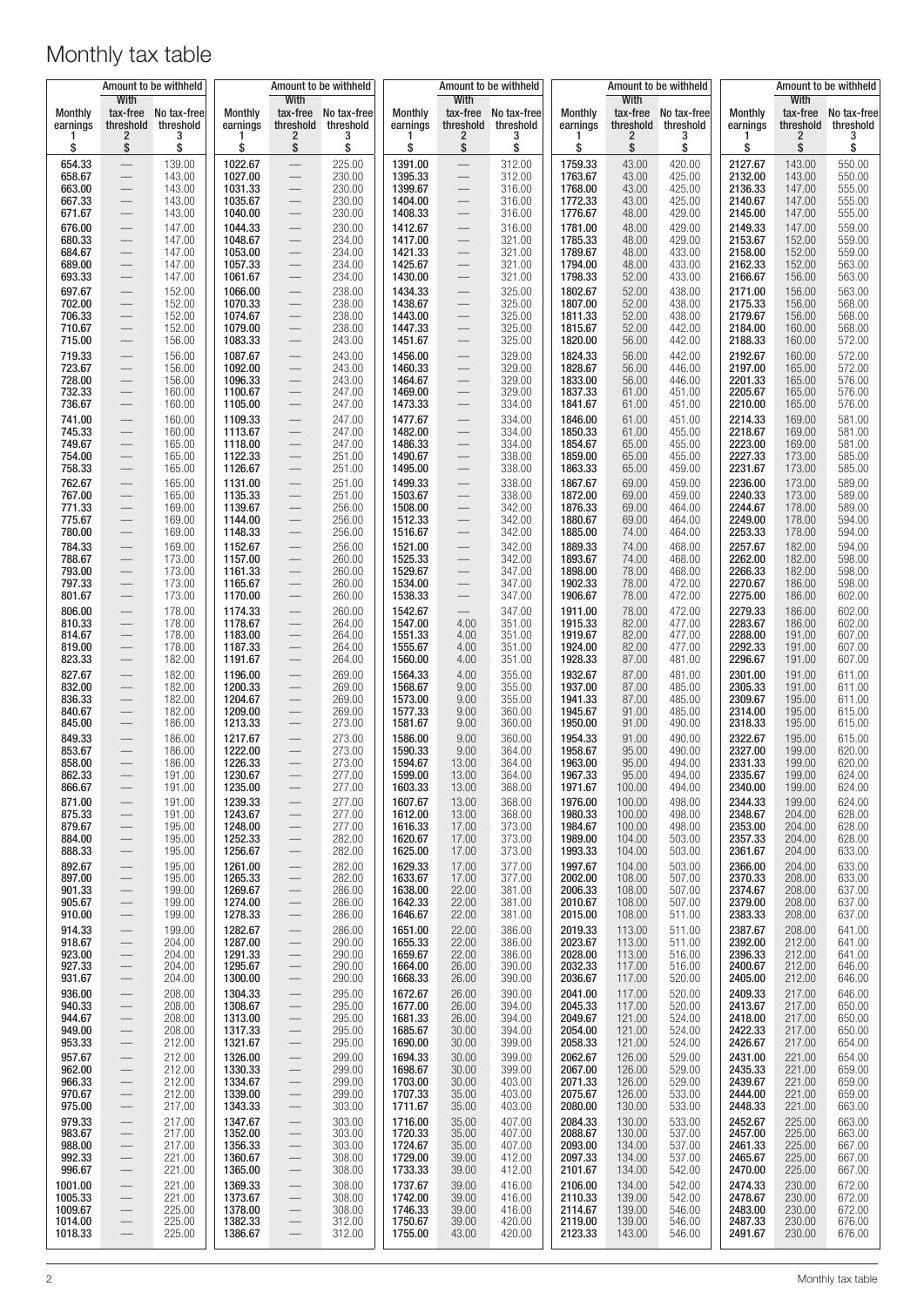| Amount to be withheld<br>With |                             |                  |                    | With             | Amount to be withheld | Amount to be withheld<br>With |                  |                    |                    | With             | Amount to be withheld | Amount to be withheld<br><b>With</b> |                             |                      |
|-------------------------------|-----------------------------|------------------|--------------------|------------------|-----------------------|-------------------------------|------------------|--------------------|--------------------|------------------|-----------------------|--------------------------------------|-----------------------------|----------------------|
| <b>Monthly</b>                | tax-free                    | No tax-free      | Monthly            |                  | tax-free No tax-free  | Monthly                       | tax-free         | No tax-free        | Monthly            |                  | tax-free No tax-free  | Monthly                              |                             | tax-free No tax-free |
| earnings                      | threshold<br>$\overline{2}$ | threshold<br>3   | earnings<br>в      | threshold<br>2   | threshold<br>3        | earnings                      | threshold<br>2   | threshold<br>3     | earnings<br>п      | threshold<br>2   | threshold<br>3        | earnings                             | threshold<br>$\overline{2}$ | threshold<br>3       |
| \$                            | \$                          | \$               | \$                 | \$               | \$                    | \$                            | \$               | \$                 | \$                 | \$               | \$                    | \$                                   | \$                          | \$                   |
| 2496.00                       | 234.00                      | 676.00           | 2864.33            | 312.00           | 806.00                | 3232.67                       | 407.00           | 932.00             | 3601.00            | 537.00           | 1062.00               | 3969.33                              | 663.00                      | 1192.00              |
| 2500.33                       | 234.00                      | 680.00           | 2868.67            | 312.00           | 806.00                | 3237.00                       | 412.00           | 936.00             | 3605.33            | 537.00           | 1062.00               | 3973.67                              | 667.00                      | 1192.00              |
| 2504.67                       | 234.00                      | 680.00           | 2873.00            | 312.00           | 810.00                | 3241.33                       | 412.00           | 936.00             | 3609.67            | 542.00           | 1066.00               | 3978.00                              | 667.00                      | 1192.00              |
| 2509.00                       | 234.00                      | 680.00           | 2877.33            | 312.00           | 810.00                | 3245.67                       | 412.00           | 940.00             | 3614.00            | 542.00           | 1066.00               | 3982.33                              | 667.00                      | 1196.00              |
| 2513.33                       | 238.00                      | 685.00           | 2881.67            | 312.00           | 810.00                | 3250.00                       | 416.00           | 940.00             | 3618.33            | 542.00           | 1066.00               | 3986.67                              | 672.00                      | 1196.00              |
| 2517.67                       | 238.00                      | 685.00           | 2886.00            | 316.00           | 815.00                | 3254.33                       | 416.00           | 940.00             | 3622.67            | 546.00           | 1070.00               | 3991.00                              | 672.00                      | 1196.00              |
| 2522.00                       | 238.00                      | 685.00           | 2890.33            | 316.00           | 815.00                | 3258.67                       | 416.00           | 945.00             | 3627.00            | 546.00           | 1070.00               | 3995.33                              | 672.00                      | 1200.00              |
| 2526.33                       | 238.00                      | 689.00           | 2894.67            | 316.00           | 815.00                | 3263.00                       | 420.00           | 945.00             | 3631.33            | 546.00           | 1070.00               | 3999.67                              | 676.00                      | 1200.00              |
| 2530.67                       | 238.00                      | 689.00           | 2899.00            | 316.00           | 819.00                | 3267.33                       | 420.00           | 945.00             | 3635.67            | 550.00           | 1075.00               | 4004.00                              | 676.00                      | 1200.00              |
| 2535.00                       | 243.00                      | 693.00           | 2903.33            | 316.00           | 819.00                | 3271.67                       | 420.00           | 949.00             | 3640.00            | 550.00           | 1075.00               | 4008.33                              | 680.00                      | 1205.00              |
| 2539.33<br>2543.67            | 243.00                      | 693.00           | 2907.67<br>2912.00 | 321.00<br>321.00 | 819.00                | 3276.00<br>3280.33            | 425.00           | 949.00             | 3644.33            | 550.00           | 1079.00               | 4012.67                              | 680.00<br>680.00            | 1205.00              |
| 2548.00                       | 243.00<br>243.00            | 693.00<br>698.00 | 2916.33            | 321.00           | 823.00<br>823.00      | 3284.67                       | 425.00<br>425.00 | 949.00<br>953.00   | 3648.67<br>3653.00 | 555.00<br>555.00 | 1079.00<br>1079.00    | 4017.00<br>4021.33                   | 685.00                      | 1205.00<br>1209.00   |
| 2552.33                       | 243.00                      | 698.00           | 2920.67            | 321.00           | 823.00                | 3289.00                       | 429.00           | 953.00             | 3657.33            | 555.00           | 1083.00               | 4025.67                              | 685.00                      | 1209.00              |
| 2556.67                       | 247.00                      | 698.00           | 2925.00            | 321.00           | 828.00                | 3293.33                       | 429.00           | 953.00             | 3661.67            | 559.00           | 1083.00               | 4030.00                              | 685.00                      | 1209.00              |
| 2561.00                       | 247.00                      | 702.00           | 2929.33            | 325.00           | 828.00                | 3297.67                       | 433.00           | 958.00             | 3666.00            | 559.00           | 1083.00               | 4034.33                              | 689.00                      | 1213.00              |
| 2565.33                       | 247.00                      | 702.00           | 2933.67            | 325.00           | 828.00                | 3302.00                       | 433.00           | 958.00             | 3670.33            | 559.00           | 1088.00               | 4038.67                              | 689.00                      | 1213.00              |
| 2569.67                       | 247.00                      | 702.00           | 2938.00            | 325.00           | 832.00                | 3306.33                       | 433.00           | 958.00             | 3674.67            | 563.00           | 1088.00               | 4043.00                              | 689.00                      | 1213.00              |
| 2574.00                       | 247.00                      | 706.00           | 2942.33            | 325.00           | 832.00                | 3310.67                       | 438.00           | 962.00             | 3679.00            | 563.00           | 1088.00               | 4047.33                              | 693.00                      | 1218.00              |
| 2578.33                       | 251.00                      | 706.00           | 2946.67            | 329.00           | 836.00                | 3315.00                       | 438.00           | 962.00             | 3683.33            | 563.00           | 1092.00               | 4051.67                              | 693.00                      | 1218.00              |
| 2582.67                       | 251.00                      | 706.00           | 2951.00            | 329.00           | 836.00                | 3319.33                       | 438.00           | 962.00             | 3687.67            | 568.00           | 1092.00               | 4056.00                              | 693.00                      | 1222.00              |
| 2587.00                       | 251.00                      | 711.00           | 2955.33            | 329.00           | 836.00                | 3323.67                       | 442.00           | 966.00             | 3692.00            | 568.00           | 1092.00               | 4060.33                              | 698.00                      | 1222.00              |
| 2591.33                       | 251.00                      | 711.00           | 2959.67            | 329.00           | 841.00                | 3328.00                       | 442.00           | 966.00             | 3696.33            | 568.00           | 1096.00               | 4064.67                              | 698.00                      | 1222.00              |
| 2595.67                       | 256.00                      | 711.00           | 2964.00            | 329.00           | 841.00                | 3332.33                       | 442.00           | 966.00             | 3700.67            | 572.00           | 1096.00               | 4069.00                              | 698.00                      | 1226.00              |
| 2600.00                       | 256.00                      | 715.00           | 2968.33            | 334.00           | 841.00                | 3336.67                       | 446.00           | 971.00             | 3705.00            | 572.00           | 1096.00               | 4073.33                              | 702.00                      | 1226.00              |
| 2604.33                       | 256.00                      | 715.00           | 2972.67            | 334.00           | 845.00                | 3341.00                       | 446.00           | 971.00             | 3709.33            | 576.00           | 1101.00               | 4077.67                              | 702.00                      | 1226.00              |
| 2608.67                       | 256.00                      | 715.00           | 2977.00            | 334.00           | 845.00                | 3345.33                       | 446.00           | 975.00             | 3713.67            | 576.00           | 1101.00               | 4082.00                              | 702.00                      | 1231.00              |
| 2613.00                       | 256.00                      | 719.00           | 2981.33            | 334.00           | 845.00                | 3349.67                       | 451.00           | 975.00             | 3718.00            | 576.00           | 1101.00               | 4086.33                              | 706.00                      | 1231.00              |
| 2617.33                       | 260.00                      | 719.00           | 2985.67            | 334.00           | 849.00                | 3354.00                       | 451.00           | 975.00             | 3722.33            | 581.00           | 1105.00               | 4090.67                              | 706.00                      | 1231.00              |
| 2621.67                       | 260.00                      | 719.00           | 2990.00            | 338.00           | 849.00                | 3358.33                       | 451.00           | 979.00             | 3726.67            | 581.00           | 1105.00               | 4095.00                              | 706.00                      | 1235.00              |
| 2626.00                       | 260.00                      | 724.00           | 2994.33            | 338.00           | 849.00                | 3362.67                       | 455.00           | 979.00             | 3731.00            | 581.00           | 1105.00               | 4099.33                              | 711.00                      | 1235.00              |
| 2630.33                       | 260.00                      | 724.00           | 2998.67            | 338.00           | 854.00                | 3367.00                       | 455.00           | 979.00             | 3735.33            | 585.00           | 1109.00               | 4103.67                              | 711.00                      | 1235.00              |
| 2634.67                       | 260.00                      | 724.00           | 3003.00            | 338.00           | 854.00                | 3371.33                       | 455.00           | 984.00             | 3739.67            | 585.00           | 1109.00               | 4108.00                              | 715.00                      | 1239.00              |
| 2639.00                       | 264.00                      | 728.00           | 3007.33            | 338.00           | 854.00                | 3375.67                       | 459.00           | 984.00             | 3744.00<br>3748.33 | 585.00           | 1114.00               | 4112.33                              | 715.00                      | 1239.00              |
| 2643.33                       | 264.00                      | 728.00           | 3011.67            | 342.00           | 858.00                | 3380.00                       | 459.00           | 984.00             | 3752.67            | 589.00           | 1114.00               | 4116.67                              | 715.00                      | 1239.00              |
| 2647.67                       | 264.00                      | 732.00           | 3016.00            | 342.00           | 858.00                | 3384.33                       | 459.00           | 988.00             |                    | 589.00           | 1114.00               | 4121.00                              | 719.00                      | 1244.00              |
| 2652.00                       | 264.00                      | 732.00           | 3020.33            | 342.00           | 858.00                | 3388.67                       | 464.00           | 988.00             | 3757.00            | 589.00           | 1118.00               | 4125.33                              | 719.00                      | 1244.00              |
| 2656.33                       | 264.00                      | 732.00           | 3024.67            | 342.00           | 862.00                | 3393.00                       | 464.00           | 988.00             | 3761.33            | 594.00           | 1118.00               | 4129.67                              | 719.00                      | 1244.00              |
| 2660.67                       | 269.00                      | 737.00           | 3029.00            | 347.00           | 862.00                | 3397.33                       | 464.00           | 992.00             | 3765.67            | 594.00           | 1118.00               | 4134.00                              | 724.00                      | 1248.00              |
| 2665.00                       | 269.00                      | 737.00           | 3033.33            | 347.00           | 862.00                | 3401.67                       | 468.00           | 992.00             | 3770.00            | 594.00           | 1122.00               | 4138.33                              | 724.00                      | 1248.00              |
| 2669.33                       | 269.00                      | 737.00           | 3037.67            | 347.00           | 867.00                | 3406.00                       | 468.00           | 992.00             | 3774.33            | 598.00           | 1122.00               | 4142.67                              | 724.00                      | 1248.00              |
| 2673.67                       | 269.00                      | 741.00           | 3042.00            | 347.00           | 867.00                | 3410.33                       | 472.00           | 997.00             | 3778.67            | 598.00           | 1122.00               | 4147.00                              | 728.00                      | 1252.00              |
| 2678.00                       | 273.00                      | 741.00           | 3046.33            | 347.00           | 871.00                | 3414.67                       | 472.00           | 997.00             | 3783.00            | 598.00           | 1127.00               | 4151.33                              | 728.00                      | 1252.00              |
| 2682.33                       | 273.00                      | 741.00           | 3050.67            | 351.00           | 871.00                | 3419.00                       | 472.00           | 997.00             | 3787.33            | 602.00           | 1127.00               | 4155.67                              | 728.00                      | 1252.00              |
| 2686.67                       | 273.00                      | 745.00           | 3055.00            | 351.00           | 871.00                | 3423.33                       | 477.00           | 1001.00            | 3791.67            | 602.00           | 1127.00               | 4160.00                              | 732.00                      | 1257.00              |
| 2691.00                       | 273.00                      | 745.00           | 3059.33            | 351.00           | 875.00                | 3427.67                       | 477.00           | 1001.00            | 3796.00            | 602.00           | 1131.00               | 4164.33                              | 732.00                      | 1257.00              |
| 2695.33                       | 273.00                      | 745.00           | 3063.67            | 351.00           | 875.00                | 3432.00                       | 477.00           | 1001.00            | 3800.33            | 607.00           | 1131.00               | 4168.67                              | 732.00                      | 1261.00              |
| 2699.67                       | 277.00                      | 750.00           | 3068.00            | 351.00           | 875.00                | 3436.33                       | 481.00           | 1005.00            | 3804.67            | 607.00           | 1131.00               | 4173.00                              | 737.00                      | 1261.00              |
| 2704.00<br>2708.33            | 277.00                      | 750.00<br>750.00 | 3072.33<br>3076.67 | 355.00<br>355.00 | 880.00<br>880.00      | 3440.67<br>3445.00            | 481.00<br>481.00 | 1005.00<br>1010.00 | 3809.00<br>3813.33 | 611.00           | 1135.00<br>1135.00    | 4177.33                              | 737.00<br>737.00            | 1261.00<br>1265.00   |
| 2712.67                       | 277.00<br>277.00            | 754.00           | 3081.00            | 355.00           | 880.00                | 3449.33                       | 485.00           | 1010.00            | 3817.67            | 611.00<br>611.00 | 1135.00               | 4181.67<br>4186.00                   | 741.00                      | 1265.00              |
| 2717.00                       | 277.00                      | 754.00           | 3085.33            | 355.00           | 884.00                | 3453.67                       | 485.00           | 1010.00            | 3822.00            | 615.00           | 1140.00               | 4190.33                              | 741.00                      | 1265.00              |
| 2721.33                       | 282.00                      | 754.00           | 3089.67            | 360.00           | 884.00                | 3458.00                       | 485.00           | 1014.00            | 3826.33            | 615.00           | 1140.00               | 4194.67                              | 741.00                      | 1270.00              |
| 2725.67                       | 282.00                      | 758.00           | 3094.00            | 360.00           | 884.00                | 3462.33                       | 490.00           | 1014.00            | 3830.67            | 615.00           | 1140.00               | 4199.00                              | 745.00                      | 1270.00              |
| 2730.00                       | 282.00                      | 758.00           | 3098.33            | 364.00           | 888.00                | 3466.67                       | 490.00           | 1014.00            | 3835.00            | 620.00           | 1144.00               | 4203.33                              | 745.00                      | 1270.00              |
| 2734.33                       | 282.00                      | 758.00           | 3102.67            | 364.00           | 888.00                | 3471.00                       | 490.00           | 1018.00            | 3839.33            | 620.00           | 1144.00               | 4207.67                              | 750.00                      | 1274.00              |
| 2738.67                       | 282.00                      | 763.00           | 3107.00            | 364.00           | 888.00                | 3475.33                       | 494.00           | 1018.00            | 3843.67            | 620.00           | 1148.00               | 4212.00                              | 750.00                      | 1274.00              |
| 2743.00                       | 286.00                      | 763.00           | 3111.33            | 368.00           | 893.00                | 3479.67                       | 494.00           | 1018.00            | 3848.00            | 624.00           | 1148.00               | 4216.33                              | 750.00                      | 1274.00              |
| 2747.33                       | 286.00                      | 767.00           | 3115.67            | 368.00           | 893.00                | 3484.00                       | 494.00           | 1023.00            | 3852.33            | 624.00           | 1148.00               | 4220.67                              | 754.00                      | 1278.00              |
| 2751.67                       | 286.00                      | 767.00           | 3120.00            | 368.00           | 893.00                | 3488.33                       | 498.00           | 1023.00            | 3856.67            | 624.00           | 1153.00               | 4225.00                              | 754.00                      | 1278.00              |
| 2756.00                       | 286.00                      | 767.00           | 3124.33            | 373.00           | 897.00                | 3492.67                       | 498.00           | 1023.00            | 3861.00            | 628.00           | 1153.00               | 4229.33                              | 754.00                      | 1278.00              |
| 2760.33                       | 290.00                      | 771.00           | 3128.67            | 373.00           | 897.00                | 3497.00                       | 498.00           | 1027.00            | 3865.33            | 628.00           | 1153.00               | 4233.67                              | 758.00                      | 1283.00              |
| 2764.67                       | 290.00                      | 771.00           | 3133.00            | 373.00           | 897.00                | 3501.33                       | 503.00           | 1027.00            | 3869.67            | 628.00           | 1157.00               | 4238.00                              | 758.00                      | 1283.00              |
| 2769.00                       | 290.00                      | 771.00           | 3137.33            | 377.00           | 901.00                | 3505.67                       | 503.00           | 1027.00            | 3874.00            | 633.00           | 1157.00               | 4242.33                              | 758.00                      | 1283.00              |
| 2773.33                       | 290.00                      | 776.00           | 3141.67            | 377.00           | 901.00                | 3510.00                       | 507.00           | 1031.00            | 3878.33            | 633.00           | 1157.00               | 4246.67                              | 763.00                      | 1287.00              |
| 2777.67                       | 290.00                      | 776.00           | 3146.00            | 377.00           | 906.00                | 3514.33                       | 507.00           | 1031.00            | 3882.67            | 633.00           | 1161.00               | 4251.00                              | 763.00                      | 1287.00              |
| 2782.00                       | 295.00                      | 776.00           | 3150.33            | 381.00           | 906.00                | 3518.67                       | 507.00           | 1031.00            | 3887.00            | 637.00           | 1161.00               | 4255.33                              | 763.00                      | 1287.00              |
| 2786.33                       | 295.00                      | 780.00           | 3154.67            | 381.00           | 906.00                | 3523.00                       | 511.00           | 1036.00            | 3891.33            | 637.00           | 1161.00               | 4259.67                              | 767.00                      | 1291.00              |
| 2790.67<br>2795.00            | 295.00<br>295.00            | 780.00<br>780.00 | 3159.00<br>3163.33 | 381.00<br>386.00 | 910.00                | 3527.33<br>3531.67            | 511.00           | 1036.00<br>1036.00 | 3895.67<br>3900.00 | 637.00<br>641.00 | 1166.00<br>1166.00    | 4264.00<br>4268.33                   | 767.00<br>767.00            | 1291.00<br>1291.00   |
| 2799.33                       | 295.00                      | 784.00           | 3167.67            | 386.00           | 910.00<br>910.00      | 3536.00                       | 511.00<br>516.00 | 1040.00            | 3904.33            | 641.00           | 1166.00               | 4272.67                              | 771.00                      | 1296.00              |
| 2803.67                       | 299.00                      | 784.00           | 3172.00            | 386.00           | 914.00                | 3540.33                       | 516.00           | 1040.00            | 3908.67            | 646.00           | 1170.00               | 4277.00                              | 771.00                      | 1296.00              |
| 2808.00                       | 299.00                      | 784.00           | 3176.33            | 390.00           | 914.00                | 3544.67                       | 516.00           | 1044.00            | 3913.00            | 646.00           | 1170.00               | 4281.33                              | 771.00                      | 1296.00              |
| 2812.33                       | 299.00                      | 789.00           | 3180.67            | 390.00           | 914.00                | 3549.00                       | 520.00           | 1044.00            | 3917.33            | 646.00           | 1170.00               | 4285.67                              | 776.00                      | 1300.00              |
| 2816.67                       | 299.00                      | 789.00           | 3185.00            | 390.00           | 919.00                | 3553.33                       | 520.00           | 1044.00            | 3921.67            | 650.00           | 1174.00               | 4290.00                              | 776.00                      | 1300.00              |
| 2821.00                       | 299.00                      | 789.00           | 3189.33            | 394.00           | 919.00                | 3557.67                       | 520.00           | 1049.00            | 3926.00            | 650.00           | 1174.00               | 4294.33                              | 776.00                      | 1304.00              |
| 2825.33                       | 303.00                      | 793.00           | 3193.67            | 394.00           | 919.00                | 3562.00                       | 524.00           | 1049.00            | 3930.33            | 650.00           | 1174.00               | 4298.67                              | 780.00                      | 1304.00              |
| 2829.67                       | 303.00                      | 793.00           | 3198.00            | 399.00           | 923.00                | 3566.33                       | 524.00           | 1049.00            | 3934.67            | 654.00           | 1179.00               | 4303.00                              | 780.00                      | 1304.00              |
| 2834.00                       | 303.00                      | 793.00           | 3202.33            | 399.00           | 923.00                | 3570.67                       | 524.00           | 1053.00            | 3939.00            | 654.00           | 1179.00               | 4307.33                              | 784.00                      | 1309.00              |
| 2838.33                       | 303.00                      | 797.00           | 3206.67            | 399.00           | 923.00                | 3575.00                       | 529.00           | 1053.00            | 3943.33            | 654.00           | 1183.00               | 4311.67                              | 784.00                      | 1309.00              |
| 2842.67                       | 308.00                      | 797.00           | 3211.00            | 403.00           | 927.00                | 3579.33                       | 529.00           | 1053.00            | 3947.67            | 659.00           | 1183.00               | 4316.00                              | 784.00                      | 1309.00              |
| 2847.00                       | 308.00                      | 802.00           | 3215.33            | 403.00           | 927.00                | 3583.67                       | 529.00           | 1057.00            | 3952.00            | 659.00           | 1183.00               | 4320.33                              | 789.00                      | 1313.00              |
| 2851.33                       | 308.00                      | 802.00           | 3219.67            | 403.00           | 927.00                | 3588.00                       | 533.00           | 1057.00            | 3956.33            | 659.00           | 1187.00               | 4324.67                              | 789.00                      | 1313.00              |
| 2855.67                       | 308.00                      | 802.00           | 3224.00            | 407.00           | 932.00                | 3592.33                       | 533.00           | 1057.00            | 3960.67            | 663.00           | 1187.00               | 4329.00                              | 789.00                      | 1313.00              |
| 2860.00                       | 308.00                      | 806.00           | 3228.33            | 407.00           | 932.00                | 3596.67                       | 533.00           | 1062.00            | 3965.00            | 663.00           | 1187.00               | 4333.33                              | 793.00                      | 1317.00              |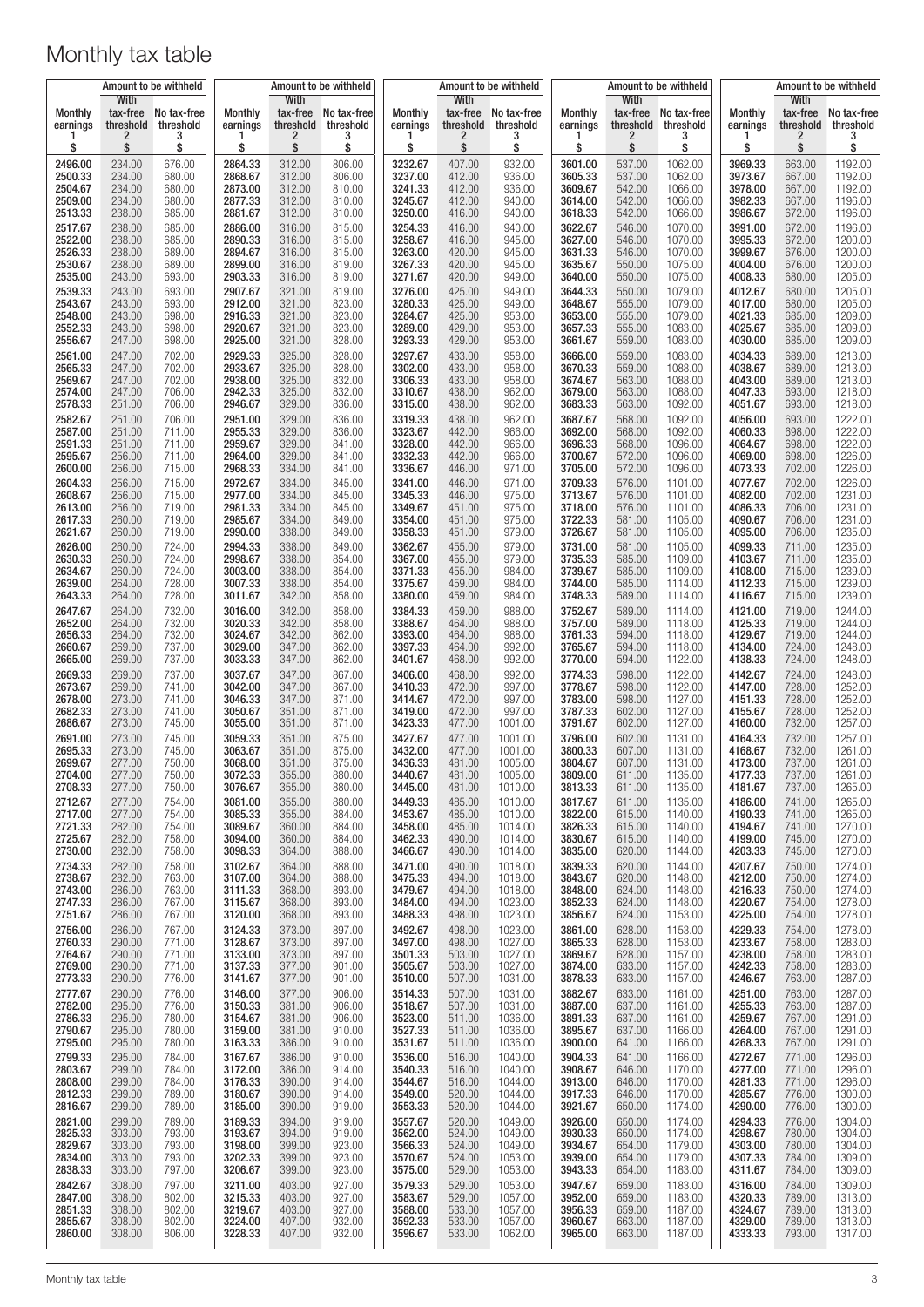| Amount to be withheld |                        |                                        | Amount to be withheld    |                        |                                        | Amount to be withheld |                                    |                               |                            |                    | Amount to be withheld                       | Amount to be withheld |                                     |                                   |
|-----------------------|------------------------|----------------------------------------|--------------------------|------------------------|----------------------------------------|-----------------------|------------------------------------|-------------------------------|----------------------------|--------------------|---------------------------------------------|-----------------------|-------------------------------------|-----------------------------------|
| Monthly<br>earnings   | With<br>threshold<br>2 | tax-free No tax-free<br>threshold<br>3 | Monthly<br>earnings<br>1 | With<br>threshold<br>2 | tax-free No tax-free<br>threshold<br>3 | Monthly<br>earnings   | With<br>tax-free<br>threshold<br>2 | No tax-free<br>threshold<br>3 | <b>Monthly</b><br>earnings | With<br>2          | tax-free No tax-free<br>threshold threshold | Monthly<br>earnings   | With<br>threshold<br>$\overline{2}$ | tax-free No tax-free<br>threshold |
| \$                    | \$                     | \$                                     | \$                       | \$                     | \$                                     | \$                    | \$                                 | \$                            | \$                         | \$                 | \$                                          | \$                    | \$                                  | \$                                |
| 4337.67<br>4342.00    | 793.00<br>793.00       | 1317.00<br>1317.00                     | 4706.00<br>4710.33       | 923.00<br>923.00       | 1443.00<br>1447.00                     | 5074.33<br>5078.67    | 1049.00<br>1049.00                 | 1573.00<br>1573.00            | 5442.67<br>5447.00         | 1179.00<br>1179.00 | 1699.00<br>1699.00                          | 5811.00<br>5815.33    | 1304.00<br>1304.00                  | 1824.00<br>1829.00                |
| 4346.33               | 797.00                 | 1322.00                                | 4714.67                  | 923.00                 | 1447.00                                | 5083.00               | 1053.00                            | 1573.00                       | 5451.33                    | 1179.00            | 1703.00                                     | 5819.67               | 1309.00                             | 1829.00                           |
| 4350.67               | 797.00                 | 1322.00                                | 4719.00                  | 927.00                 | 1447.00                                | 5087.33               | 1053.00                            | 1577.00                       | 5455.67                    | 1183.00            | 1703.00                                     | 5824.00               | 1309.00                             | 1829.00                           |
| 4355.00<br>4359.33    | 797.00<br>802.00       | 1322.00<br>1326.00                     | 4723.33<br>4727.67       | 927.00<br>927.00       | 1452.00<br>1452.00                     | 5091.67<br>5096.00    | 1053.00<br>1057.00                 | 1577.00<br>1577.00            | 5460.00<br>5464.33         | 1183.00<br>1183.00 | 1703.00<br>1707.00                          | 5828.33<br>5832.67    | 1309.00<br>1313.00                  | 1833.00<br>1833.00                |
| 4363.67               | 802.00                 | 1326.00                                | 4732.00                  | 932.00                 | 1452.00                                | 5100.33               | 1057.00                            | 1582.00                       | 5468.67                    | 1187.00            | 1707.00                                     | 5837.00               | 1313.00                             | 1833.00                           |
| 4368.00               | 802.00                 | 1326.00                                | 4736.33                  | 932.00                 | 1456.00                                | 5104.67               | 1057.00<br>1062.00                 | 1582.00                       | 5473.00<br>5477.33         | 1187.00            | 1707.00                                     | 5841.33<br>5845.67    | 1313.00<br>1317.00                  | 1837.00<br>1837.00                |
| 4372.33<br>4376.67    | 806.00<br>806.00       | 1330.00<br>1330.00                     | 4740.67<br>4745.00       | 932.00<br>936.00       | 1456.00<br>1456.00                     | 5109.00<br>5113.33    | 1062.00                            | 1582.00<br>1586.00            | 5481.67                    | 1187.00<br>1192.00 | 1712.00<br>1712.00                          | 5850.00               | 1317.00                             | 1837.00                           |
| 4381.00               | 806.00                 | 1330.00                                | 4749.33                  | 936.00                 | 1460.00                                | 5117.67               | 1066.00                            | 1586.00                       | 5486.00                    | 1192.00            | 1712.00                                     | 5854.33               | 1317.00                             | 1842.00                           |
| 4385.33<br>4389.67    | 810.00<br>810.00       | 1335.00<br>1335.00                     | 4753.67<br>4758.00       | 936.00<br>940.00       | 1460.00<br>1460.00                     | 5122.00<br>5126.33    | 1066.00<br>1066.00                 | 1586.00<br>1590.00            | 5490.33<br>5494.67         | 1192.00<br>1196.00 | 1716.00<br>1716.00                          | 5858.67<br>5863.00    | 1322.00<br>1322.00                  | 1842.00<br>1842.00                |
| 4394.00               | 810.00                 | 1335.00                                | 4762.33                  | 940.00                 | 1465.00                                | 5130.67               | 1070.00                            | 1590.00                       | 5499.00                    | 1196.00            | 1716.00                                     | 5867.33               | 1322.00                             | 1846.00                           |
| 4398.33<br>4402.67    | 815.00<br>815.00       | 1339.00<br>1339.00                     | 4766.67<br>4771.00       | 940.00<br>945.00       | 1465.00<br>1465.00                     | 5135.00<br>5139.33    | 1070.00<br>1070.00                 | 1590.00<br>1595.00            | 5503.33<br>5507.67         | 1196.00<br>1200.00 | 1720.00<br>1720.00                          | 5871.67<br>5876.00    | 1326.00<br>1326.00                  | 1846.00<br>1846.00                |
| 4407.00               | 819.00                 | 1339.00                                | 4775.33                  | 945.00                 | 1469.00                                | 5143.67               | 1075.00                            | 1595.00                       | 5512.00                    | 1200.00            | 1720.00                                     | 5880.33               | 1330.00                             | 1850.00                           |
| 4411.33               | 819.00                 | 1343.00                                | 4779.67                  | 945.00<br>949.00       | 1469.00                                | 5148.00               | 1075.00                            | 1595.00                       | 5516.33                    | 1205.00            | 1725.00                                     | 5884.67               | 1330.00                             | 1850.00<br>1850.00                |
| 4415.67<br>4420.00    | 819.00<br>823.00       | 1343.00<br>1348.00                     | 4784.00<br>4788.33       | 949.00                 | 1469.00<br>1473.00                     | 5152.33<br>5156.67    | 1075.00<br>1079.00                 | 1599.00<br>1599.00            | 5520.67<br>5525.00         | 1205.00<br>1205.00 | 1725.00<br>1725.00                          | 5889.00<br>5893.33    | 1330.00<br>1335.00                  | 1855.00                           |
| 4424.33               | 823.00                 | 1348.00                                | 4792.67                  | 949.00                 | 1473.00                                | 5161.00               | 1079.00                            | 1603.00                       | 5529.33                    | 1209.00            | 1729.00                                     | 5897.67               | 1335.00                             | 1855.00                           |
| 4428.67<br>4433.00    | 823.00<br>828.00       | 1348.00<br>1352.00                     | 4797.00<br>4801.33       | 953.00<br>953.00       | 1478.00<br>1478.00                     | 5165.33<br>5169.67    | 1079.00<br>1083.00                 | 1603.00<br>1603.00            | 5533.67<br>5538.00         | 1209.00<br>1209.00 | 1729.00<br>1733.00                          | 5902.00<br>5906.33    | 1335.00<br>1339.00                  | 1859.00<br>1859.00                |
| 4437.33               | 828.00                 | 1352.00                                | 4805.67                  | 958.00                 | 1478.00                                | 5174.00               | 1083.00                            | 1608.00                       | 5542.33                    | 1213.00            | 1733.00                                     | 5910.67               | 1339.00                             | 1859.00                           |
| 4441.67<br>4446.00    | 828.00<br>832.00       | 1352.00<br>1356.00                     | 4810.00<br>4814.33       | 958.00<br>958.00       | 1482.00<br>1482.00                     | 5178.33<br>5182.67    | 1083.00<br>1088.00                 | 1608.00<br>1608.00            | 5546.67<br>5551.00         | 1213.00<br>1213.00 | 1733.00<br>1738.00                          | 5915.00<br>5919.33    | 1339.00<br>1343.00                  | 1863.00<br>1863.00                |
| 4450.33               | 832.00                 | 1356.00                                | 4818.67                  | 962.00                 | 1482.00                                | 5187.00               | 1088.00                            | 1612.00                       | 5555.33                    | 1218.00            | 1738.00                                     | 5923.67               | 1343.00                             | 1863.00                           |
| 4454.67<br>4459.00    | 832.00<br>836.00       | 1356.00<br>1361.00                     | 4823.00<br>4827.33       | 962.00<br>962.00       | 1486.00<br>1486.00                     | 5191.33<br>5195.67    | 1088.00<br>1092.00                 | 1612.00<br>1612.00            | 5559.67<br>5564.00         | 1218.00<br>1218.00 | 1738.00<br>1742.00                          | 5928.00<br>5932.33    | 1343.00<br>1348.00                  | 1868.00<br>1868.00                |
| 4463.33               | 836.00                 | 1361.00                                | 4831.67                  | 966.00                 | 1486.00                                | 5200.00               | 1092.00                            | 1616.00                       | 5568.33                    | 1222.00            | 1742.00                                     | 5936.67               | 1348.00                             | 1868.00                           |
| 4467.67               | 836.00                 | 1361.00                                | 4836.00                  | 966.00                 | 1491.00                                | 5204.33               | 1092.00                            | 1616.00                       | 5572.67                    | 1222.00            | 1742.00                                     | 5941.00               | 1348.00                             | 1872.00                           |
| 4472.00<br>4476.33    | 841.00<br>841.00       | 1365.00<br>1365.00                     | 4840.33<br>4844.67       | 966.00<br>971.00       | 1491.00<br>1491.00                     | 5208.67<br>5213.00    | 1096.00<br>1096.00                 | 1616.00<br>1621.00            | 5577.00<br>5581.33         | 1222.00<br>1226.00 | 1746.00<br>1746.00                          | 5945.33<br>5949.67    | 1352.00<br>1352.00                  | 1872.00<br>1872.00                |
| 4480.67               | 841.00                 | 1365.00                                | 4849.00                  | 971.00                 | 1495.00                                | 5217.33               | 1101.00                            | 1621.00                       | 5585.67                    | 1226.00            | 1746.00                                     | 5954.00               | 1352.00                             | 1876.00                           |
| 4485.00<br>4489.33    | 845.00<br>845.00       | 1369.00<br>1369.00                     | 4853.33<br>4857.67       | 971.00<br>975.00       | 1495.00<br>1495.00                     | 5221.67<br>5226.00    | 1101.00<br>1101.00                 | 1621.00<br>1625.00            | 5590.00<br>5594.33         | 1226.00<br>1231.00 | 1751.00<br>1751.00                          | 5958.33<br>5962.67    | 1356.00<br>1356.00                  | 1876.00<br>1876.00                |
| 4493.67               | 845.00                 | 1369.00                                | 4862.00                  | 975.00                 | 1499.00                                | 5230.33               | 1105.00                            | 1625.00                       | 5598.67                    | 1231.00            | 1751.00                                     | 5967.00               | 1356.00                             | 1881.00                           |
| 4498.00<br>4502.33    | 849.00<br>849.00       | 1374.00<br>1374.00                     | 4866.33<br>4870.67       | 975.00<br>979.00       | 1499.00<br>1499.00                     | 5234.67<br>5239.00    | 1105.00<br>1105.00                 | 1625.00<br>1629.00            | 5603.00<br>5607.33         | 1231.00<br>1235.00 | 1755.00<br>1755.00                          | 5971.33<br>5975.67    | 1361.00<br>1361.00                  | 1881.00<br>1881.00                |
| 4506.67               | 854.00                 | 1374.00                                | 4875.00                  | 979.00                 | 1504.00                                | 5243.33               | 1109.00                            | 1629.00                       | 5611.67                    | 1235.00            | 1755.00                                     | 5980.00               | 1361.00                             | 1885.00                           |
| 4511.00               | 854.00                 | 1378.00                                | 4879.33                  | 979.00                 | 1504.00                                | 5247.67               | 1109.00                            | 1629.00                       | 5616.00                    | 1235.00            | 1759.00                                     | 5984.33               | 1365.00                             | 1885.00                           |
| 4515.33<br>4519.67    | 854.00<br>858.00       | 1378.00<br>1378.00                     | 4883.67<br>4888.00       | 984.00<br>984.00       | 1504.00<br>1508.00                     | 5252.00<br>5256.33    | 1109.00<br>1114.00                 | 1634.00<br>1634.00            | 5620.33<br>5624.67         | 1239.00<br>1239.00 | 1759.00<br>1759.00                          | 5988.67<br>5993.00    | 1365.00<br>1365.00                  | 1889.00<br>1889.00                |
| 4524.00               | 858.00                 | 1382.00                                | 4892.33                  | 984.00<br>988.00       | 1508.00                                | 5260.67               | 1114.00                            | 1634.00                       | 5629.00                    | 1244.00            | 1764.00<br>1764.00                          | 5997.33               | 1369.00                             | 1889.00                           |
| 4528.33<br>4532.67    | 858.00<br>862.00       | 1382.00<br>1382.00                     | 4896.67<br>4901.00       | 988.00                 | 1508.00<br>1512.00                     | 5265.00<br>5269.33    | 1114.00<br>1118.00                 | 1638.00<br>1638.00            | 5633.33<br>5637.67         | 1244.00<br>1244.00 | 1764.00                                     | 6001.67<br>6006.00    | 1369.00<br>1374.00                  | 1894.00<br>1894.00                |
| 4537.00               | 862.00                 | 1387.00                                | 4905.33                  | 988.00                 | 1512.00                                | 5273.67               | 1118.00                            | 1638.00                       | 5642.00                    | 1248.00            | 1768.00                                     | 6010.33               | 1374.00                             | 1894.00                           |
| 4541.33<br>4545.67    | 862.00<br>867.00       | 1387.00<br>1391.00                     | 4909.67<br>4914.00       | 992.00<br>992.00       | 1512.00<br>1517.00                     | 5278.00<br>5282.33    | 1118.00<br>1122.00                 | 1642.00<br>1642.00            | 5646.33<br>5650.67         | 1248.00<br>1248.00 | 1768.00<br>1768.00                          | 6014.67<br>6019.00    | 1374.00<br>1378.00                  | 1898.00<br>1898.00                |
| 4550.00               | 867.00                 | 1391.00                                | 4918.33                  | 997.00                 | 1517.00                                | 5286.67               | 1122.00                            | 1647.00                       | 5655.00                    | 1252.00            | 1772.00                                     | 6023.33               | 1378.00                             | 1902.00                           |
| 4554.33<br>4558.67    | 867.00<br>871.00       | 1391.00<br>1395.00                     | 4922.67<br>4927.00       | 997.00<br>997.00       | 1521.00<br>1521.00                     | 5291.00<br>5295.33    | 1122.00<br>1127.00                 | 1647.00<br>1647.00            | 5659.33<br>5663.67         | 1252.00<br>1252.00 | 1772.00<br>1777.00                          | 6027.67<br>6032.00    | 1378.00<br>1382.00                  | 1902.00<br>1902.00                |
| 4563.00               | 871.00                 | 1395.00                                | 4931.33                  | 1001.00                | 1521.00                                | 5299.67               | 1127.00                            | 1651.00                       | 5668.00                    | 1257.00            | 1777.00                                     | 6036.33               | 1382.00                             | 1907.00                           |
| 4567.33<br>4571.67    | 871.00<br>875.00       | 1395.00<br>1400.00                     | 4935.67<br>4940.00       | 1001.00<br>1001.00     | 1525.00<br>1525.00                     | 5304.00<br>5308.33    | 1127.00<br>1131.00                 | 1651.00<br>1651.00            | 5672.33<br>5676.67         | 1257.00<br>1257.00 | 1777.00<br>1781.00                          | 6040.67<br>6045.00    | 1382.00<br>1387.00                  | 1907.00<br>1911.00                |
| 4576.00               | 875.00                 | 1400.00                                | 4944.33                  | 1005.00                | 1525.00                                | 5312.67               | 1131.00                            | 1655.00                       | 5681.00                    | 1261.00            | 1781.00                                     | 6049.33               | 1387.00                             | 1911.00                           |
| 4580.33               | 875.00                 | 1400.00                                | 4948.67                  | 1005.00<br>1005.00     | 1530.00                                | 5317.00<br>5321.33    | 1135.00                            | 1655.00                       | 5685.33                    | 1261.00<br>1261.00 | 1781.00                                     | 6053.67               | 1387.00                             | 1911.00                           |
| 4584.67<br>4589.00    | 880.00<br>880.00       | 1404.00<br>1404.00                     | 4953.00<br>4957.33       | 1010.00                | 1530.00<br>1530.00                     | 5325.67               | 1135.00<br>1135.00                 | 1655.00<br>1660.00            | 5689.67<br>5694.00         | 1265.00            | 1785.00<br>1785.00                          | 6058.00<br>6062.33    | 1391.00<br>1391.00                  | 1915.00<br>1915.00                |
| 4593.33               | 880.00                 | 1404.00                                | 4961.67                  | 1010.00                | 1534.00                                | 5330.00               | 1140.00                            | 1660.00                       | 5698.33                    | 1265.00            | 1785.00                                     | 6066.67               | 1391.00                             | 1920.00                           |
| 4597.67<br>4602.00    | 884.00<br>884.00       | 1408.00<br>1408.00                     | 4966.00<br>4970.33       | 1010.00<br>1014.00     | 1534.00<br>1534.00                     | 5334.33<br>5338.67    | 1140.00<br>1140.00                 | 1660.00<br>1664.00            | 5702.67<br>5707.00         | 1265.00<br>1270.00 | 1790.00<br>1790.00                          | 6071.00<br>6075.33    | 1395.00<br>1395.00                  | 1920.00<br>1920.00                |
| 4606.33               | 888.00                 | 1408.00                                | 4974.67                  | 1014.00                | 1538.00                                | 5343.00               | 1144.00                            | 1664.00                       | 5711.33                    | 1270.00            | 1790.00                                     | 6079.67               | 1395.00                             | 1924.00                           |
| 4610.67<br>4615.00    | 888.00<br>888.00       | 1413.00<br>1413.00                     | 4979.00<br>4983.33       | 1014.00<br>1018.00     | 1538.00<br>1538.00                     | 5347.33<br>5351.67    | 1144.00<br>1144.00                 | 1664.00<br>1668.00            | 5715.67<br>5720.00         | 1270.00<br>1274.00 | 1794.00<br>1794.00                          | 6084.00<br>6088.33    | 1400.00<br>1400.00                  | 1924.00<br>1924.00                |
| 4619.33               | 893.00                 | 1413.00                                | 4987.67                  | 1018.00                | 1543.00                                | 5356.00               | 1148.00                            | 1668.00                       | 5724.33                    | 1274.00            | 1794.00                                     | 6092.67               | 1400.00                             | 1928.00                           |
| 4623.67<br>4628.00    | 893.00<br>893.00       | 1417.00<br>1417.00                     | 4992.00<br>4996.33       | 1018.00<br>1023.00     | 1543.00<br>1543.00                     | 5360.33<br>5364.67    | 1148.00<br>1148.00                 | 1668.00<br>1673.00            | 5728.67<br>5733.00         | 1274.00<br>1278.00 | 1798.00<br>1798.00                          | 6097.00<br>6101.33    | 1404.00<br>1404.00                  | 1928.00<br>1933.00                |
| 4632.33               | 897.00                 | 1417.00                                | 5000.67                  | 1023.00                | 1547.00                                | 5369.00               | 1153.00                            | 1673.00                       | 5737.33                    | 1278.00            | 1798.00                                     | 6105.67               | 1404.00                             | 1933.00                           |
| 4636.67<br>4641.00    | 897.00<br>897.00       | 1421.00<br>1421.00                     | 5005.00<br>5009.33       | 1023.00<br>1027.00     | 1547.00<br>1547.00                     | 5373.33<br>5377.67    | 1153.00<br>1153.00                 | 1673.00<br>1677.00            | 5741.67<br>5746.00         | 1278.00<br>1283.00 | 1803.00<br>1803.00                          | 6110.00<br>6114.33    | 1408.00<br>1408.00                  | 1933.00<br>1937.00                |
| 4645.33               | 901.00                 | 1421.00                                | 5013.67                  | 1027.00                | 1551.00                                | 5382.00               | 1157.00                            | 1677.00                       | 5750.33                    | 1283.00            | 1803.00                                     | 6118.67               | 1413.00                             | 1937.00                           |
| 4649.67<br>4654.00    | 901.00<br>901.00       | 1426.00<br>1426.00                     | 5018.00<br>5022.33       | 1031.00<br>1031.00     | 1551.00                                | 5386.33<br>5390.67    | 1157.00<br>1157.00                 | 1677.00<br>1681.00            | 5754.67<br>5759.00         | 1287.00<br>1287.00 | 1807.00                                     | 6123.00<br>6127.33    | 1413.00<br>1413.00                  | 1941.00<br>1941.00                |
| 4658.33               | 906.00                 | 1426.00                                | 5026.67                  | 1031.00                | 1551.00<br>1556.00                     | 5395.00               | 1161.00                            | 1681.00                       | 5763.33                    | 1287.00            | 1807.00<br>1807.00                          | 6131.67               | 1417.00                             | 1941.00                           |
| 4662.67               | 906.00                 | 1430.00                                | 5031.00                  | 1036.00                | 1556.00                                | 5399.33               | 1161.00                            | 1681.00                       | 5767.67                    | 1291.00            | 1811.00                                     | 6136.00               | 1417.00                             | 1946.00                           |
| 4667.00<br>4671.33    | 906.00<br>910.00       | 1430.00<br>1434.00                     | 5035.33<br>5039.67       | 1036.00<br>1036.00     | 1560.00<br>1560.00                     | 5403.67<br>5408.00    | 1161.00<br>1166.00                 | 1686.00<br>1686.00            | 5772.00<br>5776.33         | 1291.00<br>1291.00 | 1811.00<br>1811.00                          | 6140.33<br>6144.67    | 1417.00<br>1421.00                  | 1946.00<br>1950.00                |
| 4675.67               | 910.00                 | 1434.00                                | 5044.00                  | 1040.00                | 1560.00                                | 5412.33               | 1166.00                            | 1690.00                       | 5780.67                    | 1296.00            | 1816.00                                     | 6149.00               | 1421.00                             | 1950.00                           |
| 4680.00<br>4684.33    | 910.00<br>914.00       | 1434.00<br>1439.00                     | 5048.33<br>5052.67       | 1040.00<br>1040.00     | 1564.00<br>1564.00                     | 5416.67<br>5421.00    | 1170.00<br>1170.00                 | 1690.00<br>1690.00            | 5785.00<br>5789.33         | 1296.00<br>1296.00 | 1816.00<br>1820.00                          | 6153.33<br>6157.67    | 1421.00<br>1426.00                  | 1950.00<br>1954.00                |
| 4688.67               | 914.00                 | 1439.00                                | 5057.00                  | 1044.00                | 1564.00                                | 5425.33               | 1170.00                            | 1694.00                       | 5793.67                    | 1300.00            | 1820.00                                     | 6162.00               | 1426.00                             | 1954.00                           |
| 4693.00<br>4697.33    | 914.00<br>919.00       | 1439.00<br>1443.00                     | 5061.33<br>5065.67       | 1044.00<br>1044.00     | 1569.00<br>1569.00                     | 5429.67<br>5434.00    | 1174.00<br>1174.00                 | 1694.00<br>1694.00            | 5798.00<br>5802.33         | 1300.00<br>1300.00 | 1820.00<br>1824.00                          | 6166.33<br>6170.67    | 1426.00<br>1430.00                  | 1954.00<br>1959.00                |
| 4701.67               | 919.00                 | 1443.00                                | 5070.00                  | 1049.00                | 1569.00                                | 5438.33               | 1174.00                            | 1699.00                       | 5806.67                    | 1304.00            | 1824.00                                     | 6175.00               | 1430.00                             | 1959.00                           |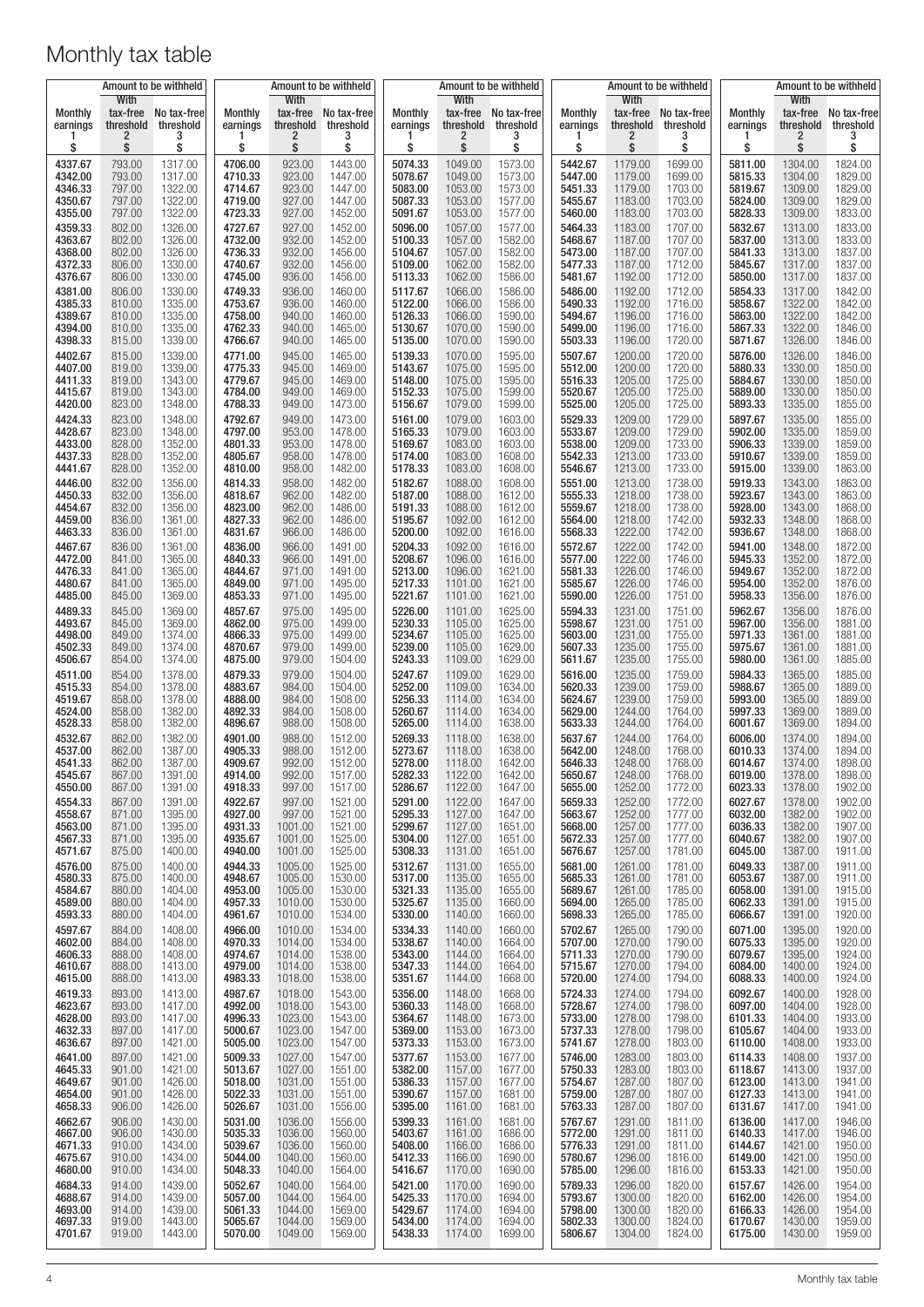|                                                     | Amount to be withheld                               |                                                     | Amount to be withheld                               |                                                     |                                                     | Amount to be withheld                               |                                                     |                                                     |                                                     |                                                     | Amount to be withheld                               | Amount to be withheld                               |                                                     |                                                     |
|-----------------------------------------------------|-----------------------------------------------------|-----------------------------------------------------|-----------------------------------------------------|-----------------------------------------------------|-----------------------------------------------------|-----------------------------------------------------|-----------------------------------------------------|-----------------------------------------------------|-----------------------------------------------------|-----------------------------------------------------|-----------------------------------------------------|-----------------------------------------------------|-----------------------------------------------------|-----------------------------------------------------|
| <b>Monthly</b><br>earnings<br>\$                    | With<br>threshold<br>2<br>\$                        | tax-free No tax-free<br>threshold<br>S              | <b>Monthly</b><br>earnings<br>\$                    | With<br>tax-free<br>threshold<br>2<br>\$            | No tax-free<br>threshold<br>3<br>\$                 | <b>Monthly</b><br>earnings<br>\$                    | With<br>threshold<br>2<br>\$                        | tax-free No tax-free<br>threshold<br>3<br>\$        | <b>Monthly</b><br>earnings<br>\$                    | With<br>tax-free<br>threshold<br>2<br>\$            | No tax-free<br>threshold<br>\$                      | <b>Monthly</b><br>earnings<br>\$                    | With<br>threshold<br>2<br>\$                        | tax-free No tax-free<br>threshold<br>\$             |
| 6179.33                                             | 1430.00                                             | 1963.00                                             | 6547.67                                             | 1560.00                                             | 2106.00                                             | 6916.00                                             | 1686.00                                             | 2249.00                                             | 7284.33                                             | 1811.00                                             | 2392.00                                             | 7652.67                                             | 1946.00                                             | 2535.00                                             |
| 6183.67                                             | 1434.00                                             | 1963.00                                             | 6552.00                                             | 1560.00                                             | 2106.00                                             | 6920.33                                             | 1686.00                                             | 2249.00                                             | 7288.67                                             | 1816.00                                             | 2396.00                                             | 7657.00                                             | 1950.00                                             | 2539.00                                             |
| 6188.00                                             | 1434.00                                             | 1963.00                                             | 6556.33                                             | 1560.00                                             | 2110.00                                             | 6924.67                                             | 1690.00                                             | 2253.00                                             | 7293.00                                             | 1816.00                                             | 2396.00                                             | 7661.33                                             | 1950.00                                             | 2539.00                                             |
| 6192.33                                             | 1434.00                                             | 1967.00                                             | 6560.67                                             | 1564.00                                             | 2110.00                                             | 6929.00                                             | 1690.00                                             | 2253.00                                             | 7297.33                                             | 1816.00                                             | 2396.00                                             | 7665.67                                             | 1950.00                                             | 2539.00                                             |
| 6196.67                                             | 1439.00                                             | 1967.00                                             | 6565.00                                             | 1564.00                                             | 2110.00                                             | 6933.33                                             | 1690.00                                             | 2258.00                                             | 7301.67                                             | 1820.00                                             | 2401.00                                             | 7670.00                                             | 1954.00                                             | 2544.00                                             |
| 6201.00                                             | 1439.00                                             | 1972.00                                             | 6569.33                                             | 1564.00                                             | 2115.00                                             | 6937.67                                             | 1694.00                                             | 2258.00                                             | 7306.00                                             | 1820.00                                             | 2401.00                                             | 7674.33                                             | 1954.00                                             | 2544.00                                             |
| 6205.33                                             | 1439.00                                             | 1972.00                                             | 6573.67                                             | 1569.00                                             | 2115.00                                             | 6942.00                                             | 1694.00                                             | 2258.00                                             | 7310.33                                             | 1820.00                                             | 2401.00                                             | 7678.67                                             | 1959.00                                             | 2548.00                                             |
| 6209.67                                             | 1443.00                                             | 1972.00                                             | 6578.00                                             | 1569.00                                             | 2119.00                                             | 6946.33                                             | 1694.00                                             | 2262.00                                             | 7314.67                                             | 1824.00                                             | 2405.00                                             | 7683.00                                             | 1959.00                                             | 2548.00                                             |
| 6214.00                                             | 1443.00                                             | 1976.00                                             | 6582.33                                             | 1569.00                                             | 2119.00                                             | 6950.67                                             | 1699.00                                             | 2262.00                                             | 7319.00                                             | 1824.00                                             | 2405.00                                             | 7687.33                                             | 1959.00                                             | 2548.00                                             |
| 6218.33                                             | 1443.00                                             | 1976.00                                             | 6586.67                                             | 1573.00                                             | 2119.00                                             | 6955.00                                             | 1699.00                                             | 2262.00                                             | 7323.33                                             | 1824.00                                             | 2409.00                                             | 7691.67                                             | 1963.00                                             | 2552.00                                             |
| 6222.67                                             | 1447.00                                             | 1980.00                                             | 6591.00                                             | 1573.00                                             | 2123.00                                             | 6959.33                                             | 1699.00                                             | 2266.00                                             | 7327.67                                             | 1829.00                                             | 2409.00                                             | 7696.00                                             | 1963.00                                             | 2552.00                                             |
| 6227.00                                             | 1447.00                                             | 1980.00                                             | 6595.33                                             | 1573.00                                             | 2123.00                                             | 6963.67                                             | 1703.00                                             | 2266.00                                             | 7332.00                                             | 1829.00                                             | 2409.00                                             | 7700.33                                             | 1967.00                                             | 2557.00                                             |
| 6231.33                                             | 1447.00                                             | 1980.00                                             | 6599.67                                             | 1577.00                                             | 2123.00                                             | 6968.00                                             | 1703.00                                             | 2271.00                                             | 7336.33                                             | 1829.00                                             | 2414.00                                             | 7704.67                                             | 1967.00                                             | 2557.00                                             |
| 6235.67                                             | 1452.00                                             | 1985.00                                             | 6604.00                                             | 1577.00                                             | 2128.00                                             | 6972.33                                             | 1703.00                                             | 2271.00                                             | 7340.67                                             | 1833.00                                             | 2414.00                                             | 7709.00                                             | 1967.00                                             | 2557.00                                             |
| 6240.00                                             | 1452.00                                             | 1985.00                                             | 6608.33                                             | 1577.00                                             | 2128.00                                             | 6976.67                                             | 1707.00                                             | 2271.00                                             | 7345.00                                             | 1833.00                                             | 2418.00                                             | 7713.33                                             | 1972.00                                             | 2561.00                                             |
| 6244.33                                             | 1456.00                                             | 1989.00                                             | 6612.67                                             | 1582.00                                             | 2132.00                                             | 6981.00                                             | 1707.00                                             | 2275.00                                             | 7349.33                                             | 1833.00                                             | 2418.00                                             | 7717.67                                             | 1972.00                                             | 2561.00                                             |
| 6248.67                                             | 1456.00                                             | 1989.00                                             | 6617.00                                             | 1582.00                                             | 2132.00                                             | 6985.33                                             | 1712.00                                             | 2275.00                                             | 7353.67                                             | 1837.00                                             | 2418.00                                             | 7722.00                                             | 1976.00                                             | 2565.00                                             |
| 6253.00<br>6257.33<br>6261.67<br>6266.00            | 1456.00<br>1460.00<br>1460.00<br>1460.00            | 1989.00<br>1993.00<br>1993.00<br>1993.00            | 6621.33<br>6625.67<br>6630.00<br>6634.33            | 1586.00<br>1586.00<br>1586.00<br>1590.00<br>1590.00 | 2132.00<br>2136.00<br>2136.00<br>2141.00            | 6989.67<br>6994.00<br>6998.33<br>7002.67            | 1712.00<br>1712.00<br>1716.00<br>1716.00            | 2279.00<br>2279.00<br>2279.00<br>2284.00            | 7358.00<br>7362.33<br>7366.67<br>7371.00<br>7375.33 | 1837.00<br>1842.00<br>1842.00<br>1842.00            | 2422.00<br>2422.00<br>2427.00<br>2427.00            | 7726.33<br>7730.67<br>7735.00<br>7739.33<br>7743.67 | 1976.00<br>1976.00<br>1980.00<br>1980.00<br>1980.00 | 2565.00<br>2565.00<br>2570.00<br>2570.00            |
| 6270.33<br>6274.67<br>6279.00<br>6283.33<br>6287.67 | 1465.00<br>1465.00<br>1465.00<br>1469.00<br>1469.00 | 1998.00<br>1998.00<br>2002.00<br>2002.00<br>2002.00 | 6638.67<br>6643.00<br>6647.33<br>6651.67<br>6656.00 | 1590.00<br>1595.00<br>1595.00<br>1595.00            | 2141.00<br>2141.00<br>2145.00<br>2145.00<br>2149.00 | 7007.00<br>7011.33<br>7015.67<br>7020.00<br>7024.33 | 1716.00<br>1720.00<br>1720.00<br>1720.00<br>1725.00 | 2284.00<br>2288.00<br>2288.00<br>2288.00<br>2292.00 | 7379.67<br>7384.00<br>7388.33<br>7392.67            | 1846.00<br>1846.00<br>1846.00<br>1850.00<br>1850.00 | 2427.00<br>2431.00<br>2431.00<br>2431.00<br>2435.00 | 7748.00<br>7752.33<br>7756.67<br>7761.00            | 1985.00<br>1985.00<br>1989.00<br>1989.00            | 2570.00<br>2574.00<br>2574.00<br>2578.00<br>2578.00 |
| 6292.00                                             | 1469.00                                             | 2006.00                                             | 6660.33                                             | 1599.00                                             | 2149.00                                             | 7028.67                                             | 1725.00                                             | 2292.00                                             | 7397.00                                             | 1850.00                                             | 2435.00                                             | 7765.33                                             | 1989.00                                             | 2578.00                                             |
| 6296.33                                             | 1473.00                                             | 2006.00                                             | 6664.67                                             | 1599.00                                             | 2149.00                                             | 7033.00                                             | 1725.00                                             | 2292.00                                             | 7401.33                                             | 1855.00                                             | 2440.00                                             | 7769.67                                             | 1993.00                                             | 2583.00                                             |
| 6300.67                                             | 1473.00                                             | 2011.00                                             | 6669.00                                             | 1599.00                                             | 2154.00                                             | 7037.33                                             | 1729.00                                             | 2297.00                                             | 7405.67                                             | 1855.00                                             | 2440.00                                             | 7774.00                                             | 1993.00                                             | 2583.00                                             |
| 6305.00                                             | 1473.00                                             | 2011.00                                             | 6673.33                                             | 1603.00                                             | 2154.00                                             | 7041.67                                             | 1729.00                                             | 2297.00                                             | 7410.00                                             | 1855.00                                             | 2440.00                                             | 7778.33                                             | 1998.00                                             | 2587.00                                             |
| 6309.33                                             | 1478.00                                             | 2011.00                                             | 6677.67                                             | 1603.00                                             | 2158.00                                             | 7046.00                                             | 1729.00                                             | 2301.00                                             | 7414.33                                             | 1859.00                                             | 2444.00                                             | 7782.67                                             | 1998.00                                             | 2587.00                                             |
| 6313.67                                             | 1478.00                                             | 2015.00                                             | 6682.00                                             | 1603.00                                             | 2158.00                                             | 7050.33                                             | 1733.00                                             | 2301.00                                             | 7418.67                                             | 1859.00                                             | 2444.00                                             | 7787.00                                             | 1998.00                                             | 2587.00                                             |
| 6318.00                                             | 1478.00                                             | 2015.00                                             | 6686.33                                             | 1608.00                                             | 2158.00                                             | 7054.67                                             | 1733.00                                             | 2301.00                                             | 7423.00                                             | 1859.00                                             | 2448.00                                             | 7791.33                                             | 2002.00                                             | 2591.00                                             |
| 6322.33                                             | 1482.00                                             | 2019.00                                             | 6690.67                                             | 1608.00                                             | 2162.00                                             | 7059.00                                             | 1733.00                                             | 2305.00                                             | 7427.33                                             | 1863.00                                             | 2448.00                                             | 7795.67                                             | 2002.00                                             | 2591.00                                             |
| 6326.67                                             | 1482.00                                             | 2019.00                                             | 6695.00                                             | 1608.00                                             | 2162.00                                             | 7063.33                                             | 1738.00                                             | 2305.00                                             | 7431.67                                             | 1863.00                                             | 2448.00                                             | 7800.00                                             | 2006.00                                             | 2596.00                                             |
| 6331.00                                             | 1482.00                                             | 2019.00                                             | 6699.33                                             | 1612.00                                             | 2162.00                                             | 7067.67                                             | 1738.00                                             | 2310.00                                             | 7436.00                                             | 1863.00                                             | 2453.00                                             | 7804.33                                             | 2006.00                                             | 2596.00                                             |
| 6335.33                                             | 1486.00                                             | 2024.00                                             | 6703.67                                             | 1612.00                                             | 2167.00                                             | 7072.00                                             | 1738.00                                             | 2310.00                                             | 7440.33                                             | 1868.00                                             | 2453.00                                             | 7808.67                                             | 2006.00                                             | 2596.00                                             |
| 6339.67                                             | 1486.00                                             | 2024.00                                             | 6708.00                                             | 1612.00                                             | 2167.00                                             | 7076.33                                             | 1742.00                                             | 2310.00                                             | 7444.67                                             | 1868.00                                             | 2457.00                                             | 7813.00                                             | 2011.00                                             | 2600.00                                             |
| 6344.00                                             | 1486.00                                             | 2024.00                                             | 6712.33                                             | 1616.00                                             | 2171.00                                             | 7080.67                                             | 1742.00                                             | 2314.00                                             | 7449.00                                             | 1868.00                                             | 2457.00                                             | 7817.33                                             | 2011.00                                             | 2600.00                                             |
| 6348.33                                             | 1491.00                                             | 2028.00                                             | 6716.67                                             | 1616.00                                             | 2171.00                                             | 7085.00                                             | 1742.00                                             | 2314.00                                             | 7453.33                                             | 1872.00                                             | 2457.00                                             | 7821.67                                             | 2011.00                                             | 2600.00                                             |
| 6352.67                                             | 1491.00                                             | 2028.00                                             | 6721.00                                             | 1616.00                                             | 2171.00                                             | 7089.33                                             | 1746.00                                             | 2318.00                                             | 7457.67                                             | 1872.00                                             | 2461.00                                             | 7826.00                                             | 2015.00                                             | 2604.00                                             |
| 6357.00                                             | 1491.00                                             | 2032.00                                             | 6725.33                                             | 1621.00                                             | 2175.00                                             | 7093.67                                             | 1746.00                                             | 2318.00                                             | 7462.00                                             | 1872.00                                             | 2461.00                                             | 7830.33                                             | 2015.00                                             | 2604.00                                             |
| 6361.33                                             | 1495.00                                             | 2032.00                                             | 6729.67                                             | 1621.00                                             | 2175.00                                             | 7098.00                                             | 1746.00                                             | 2318.00                                             | 7466.33                                             | 1876.00                                             | 2461.00                                             | 7834.67                                             | 2019.00                                             | 2609.00                                             |
| 6365.67                                             | 1495.00                                             | 2032.00                                             | 6734.00                                             | 1621.00                                             | 2180.00                                             | 7102.33                                             | 1751.00                                             | 2323.00                                             | 7470.67                                             | 1876.00                                             | 2466.00                                             | 7839.00                                             | 2019.00                                             | 2609.00                                             |
| 6370.00                                             | 1499.00                                             | 2037.00                                             | 6738.33                                             | 1625.00                                             | 2180.00                                             | 7106.67                                             | 1751.00                                             | 2323.00                                             | 7475.00                                             | 1876.00                                             | 2466.00                                             | 7843.33                                             | 2019.00                                             | 2609.00                                             |
| 6374.33                                             | 1499.00                                             | 2037.00                                             | 6742.67                                             | 1625.00                                             | 2180.00                                             | 7111.00                                             | 1755.00                                             | 2327.00                                             | 7479.33                                             | 1881.00                                             | 2470.00                                             | 7847.67                                             | 2024.00                                             | 2613.00                                             |
| 6378.67                                             | 1499.00                                             | 2041.00                                             | 6747.00                                             | 1629.00                                             | 2184.00                                             | 7115.33                                             | 1755.00                                             | 2327.00                                             | 7483.67                                             | 1881.00                                             | 2470.00                                             | 7852.00                                             | 2024.00                                             | 2613.00                                             |
| 6383.00                                             | 1504.00                                             | 2041.00                                             | 6751.33                                             | 1629.00                                             | 2184.00                                             | 7119.67                                             | 1755.00                                             | 2327.00                                             | 7488.00                                             | 1885.00                                             | 2470.00                                             | 7856.33                                             | 2028.00                                             | 2617.00                                             |
| 6387.33                                             | 1504.00                                             | 2041.00                                             | 6755.67                                             | 1629.00                                             | 2188.00                                             | 7124.00                                             | 1759.00                                             | 2331.00                                             | 7492.33                                             | 1885.00                                             | 2474.00                                             | 7860.67                                             | 2028.00                                             | 2617.00                                             |
| 6391.67                                             | 1504.00                                             | 2045.00                                             | 6760.00                                             | 1634.00                                             | 2188.00                                             | 7128.33                                             | 1759.00                                             | 2331.00                                             | 7496.67                                             | 1885.00                                             | 2474.00                                             | 7865.00                                             | 2028.00                                             | 2617.00                                             |
| 6396.00                                             | 1508.00                                             | 2045.00                                             | 6764.33                                             | 1634.00                                             | 2188.00                                             | 7132.67                                             | 1759.00                                             | 2331.00                                             | 7501.00                                             | 1889.00                                             | 2479.00                                             | 7869.33                                             | 2032.00                                             | 2622.00                                             |
| 6400.33                                             | 1508.00                                             | 2050.00                                             | 6768.67                                             | 1634.00                                             | 2193.00                                             | 7137.00                                             | 1764.00                                             | 2336.00                                             | 7505.33                                             | 1889.00                                             | 2479.00                                             | 7873.67                                             | 2032.00                                             | 2622.00                                             |
| 6404.67                                             | 1508.00                                             | 2050.00                                             | 6773.00                                             | 1638.00                                             | 2193.00                                             | 7141.33                                             | 1764.00                                             | 2336.00                                             | 7509.67                                             | 1889.00                                             | 2479.00                                             | 7878.00                                             | 2037.00                                             | 2626.00                                             |
| 6409.00                                             | 1512.00                                             | 2050.00                                             | 6777.33                                             | 1638.00                                             | 2193.00                                             | 7145.67                                             | 1764.00                                             | 2340.00                                             | 7514.00                                             | 1894.00                                             | 2483.00                                             | 7882.33                                             | 2037.00                                             | 2626.00                                             |
| 6413.33                                             | 1512.00                                             | 2054.00                                             | 6781.67                                             | 1638.00                                             | 2197.00                                             | 7150.00                                             | 1768.00                                             | 2340.00                                             | 7518.33                                             | 1894.00                                             | 2483.00                                             | 7886.67                                             | 2037.00                                             | 2626.00                                             |
| 6417.67                                             | 1512.00                                             | 2054.00                                             | 6786.00                                             | 1642.00                                             | 2197.00                                             | 7154.33                                             | 1768.00                                             | 2340.00                                             | 7522.67                                             | 1898.00                                             | 2487.00                                             | 7891.00                                             | 2041.00                                             | 2630.00                                             |
| 6422.00                                             | 1517.00                                             | 2058.00                                             | 6790.33                                             | 1642.00                                             | 2201.00                                             | 7158.67                                             | 1768.00                                             | 2344.00                                             | 7527.00                                             | 1898.00                                             | 2487.00                                             | 7895.33                                             | 2041.00                                             | 2630.00                                             |
| 6426.33                                             | 1517.00                                             | 2058.00                                             | 6794.67                                             | 1642.00                                             | 2201.00                                             | 7163.00                                             | 1772.00                                             | 2344.00                                             | 7531.33                                             | 1898.00                                             | 2487.00                                             | 7899.67                                             | 2041.00                                             | 2630.00                                             |
| 6430.67                                             | 1517.00                                             | 2058.00                                             | 6799.00                                             | 1647.00                                             | 2201.00                                             | 7167.33                                             | 1772.00                                             | 2349.00                                             | 7535.67                                             | 1902.00                                             | 2492.00                                             | 7904.00                                             | 2045.00                                             | 2635.00                                             |
| 6435.00                                             | 1521.00                                             | 2063.00                                             | 6803.33                                             | 1647.00                                             | 2206.00                                             | 7171.67                                             | 1772.00                                             | 2349.00                                             | 7540.00                                             | 1902.00                                             | 2492.00                                             | 7908.33                                             | 2045.00                                             | 2635.00                                             |
| 6439.33                                             | 1521.00                                             | 2063.00                                             | 6807.67                                             | 1647.00                                             | 2206.00                                             | 7176.00                                             | 1777.00                                             | 2349.00                                             | 7544.33                                             | 1907.00                                             | 2496.00                                             | 7912.67                                             | 2050.00                                             | 2639.00                                             |
| 6443.67                                             | 1521.00                                             | 2063.00                                             | 6812.00                                             | 1651.00                                             | 2210.00                                             | 7180.33                                             | 1777.00                                             | 2353.00                                             | 7548.67                                             | 1907.00                                             | 2496.00                                             | 7917.00                                             | 2050.00                                             | 2639.00                                             |
| 6448.00                                             | 1525.00                                             | 2067.00                                             | 6816.33                                             | 1651.00                                             | 2210.00                                             | 7184.67                                             | 1777.00                                             | 2353.00                                             | 7553.00                                             | 1907.00                                             | 2496.00                                             | 7921.33                                             | 2050.00                                             | 2639.00                                             |
| 6452.33                                             | 1525.00                                             | 2067.00                                             | 6820.67                                             | 1651.00                                             | 2210.00                                             | 7189.00                                             | 1781.00                                             | 2357.00                                             | 7557.33                                             | 1911.00                                             | 2500.00                                             | 7925.67                                             | 2054.00                                             | 2643.00                                             |
| 6456.67                                             | 1525.00                                             | 2071.00                                             | 6825.00                                             | 1655.00                                             | 2214.00                                             | 7193.33                                             | 1781.00                                             | 2357.00                                             | 7561.67                                             | 1911.00                                             | 2500.00                                             | 7930.00                                             | 2054.00                                             | 2643.00                                             |
| 6461.00                                             | 1530.00                                             | 2071.00                                             | 6829.33                                             | 1655.00                                             | 2214.00                                             | 7197.67                                             | 1781.00                                             | 2357.00                                             | 7566.00                                             | 1911.00                                             | 2500.00                                             | 7934.33                                             | 2058.00                                             | 2648.00                                             |
| 6465.33                                             | 1530.00                                             | 2071.00                                             | 6833.67                                             | 1655.00                                             | 2219.00                                             | 7202.00                                             | 1785.00                                             | 2362.00                                             | 7570.33                                             | 1915.00                                             | 2505.00                                             | 7938.67                                             | 2058.00                                             | 2648.00                                             |
| 6469.67                                             | 1530.00                                             | 2076.00                                             | 6838.00                                             | 1660.00                                             | 2219.00                                             | 7206.33                                             | 1785.00                                             | 2362.00                                             | 7574.67                                             | 1915.00                                             | 2505.00                                             | 7943.00                                             | 2058.00                                             | 2648.00                                             |
| 6474.00                                             | 1534.00                                             | 2076.00                                             | 6842.33                                             | 1660.00                                             | 2219.00                                             | 7210.67                                             | 1785.00                                             | 2362.00                                             | 7579.00                                             | 1920.00                                             | 2509.00                                             | 7947.33                                             | 2063.00                                             | 2652.00                                             |
| 6478.33                                             | 1534.00                                             | 2080.00                                             | 6846.67                                             | 1660.00                                             | 2223.00                                             | 7215.00                                             | 1790.00                                             | 2366.00                                             | 7583.33                                             | 1920.00                                             | 2509.00                                             | 7951.67                                             | 2063.00                                             | 2652.00                                             |
| 6482.67                                             | 1534.00                                             | 2080.00                                             | 6851.00                                             | 1664.00                                             | 2223.00                                             | 7219.33                                             | 1790.00                                             | 2366.00                                             | 7587.67                                             | 1920.00                                             | 2509.00                                             | 7956.00                                             | 2067.00                                             | 2656.00                                             |
| 6487.00                                             | 1538.00                                             | 2080.00                                             | 6855.33                                             | 1664.00                                             | 2227.00                                             | 7223.67                                             | 1790.00                                             | 2370.00                                             | 7592.00                                             | 1924.00                                             | 2513.00                                             | 7960.33                                             | 2067.00                                             | 2656.00                                             |
| 6491.33                                             | 1538.00                                             | 2084.00                                             | 6859.67                                             | 1664.00                                             | 2227.00                                             | 7228.00                                             | 1794.00                                             | 2370.00                                             | 7596.33                                             | 1924.00                                             | 2513.00                                             | 7964.67                                             | 2067.00                                             | 2656.00                                             |
| 6495.67                                             | 1543.00                                             | 2084.00                                             | 6864.00                                             | 1668.00                                             | 2227.00                                             | 7232.33                                             | 1794.00                                             | 2370.00                                             | 7600.67                                             | 1928.00                                             | 2518.00                                             | 7969.00                                             | 2071.00                                             | 2661.00                                             |
| 6500.00                                             | 1543.00                                             | 2089.00                                             | 6868.33                                             | 1668.00                                             | 2232.00                                             | 7236.67                                             | 1798.00                                             | 2375.00                                             | 7605.00                                             | 1928.00                                             | 2518.00                                             | 7973.33                                             | 2071.00                                             | 2661.00                                             |
| 6504.33                                             | 1543.00                                             | 2089.00                                             | 6872.67                                             | 1673.00                                             | 2232.00                                             | 7241.00                                             | 1798.00                                             | 2375.00                                             | 7609.33                                             | 1928.00                                             | 2518.00                                             | 7977.67                                             | 2076.00                                             | 2665.00                                             |
| 6508.67                                             | 1547.00                                             | 2089.00                                             | 6877.00                                             | 1673.00                                             | 2232.00                                             | 7245.33                                             | 1798.00                                             | 2379.00                                             | 7613.67                                             | 1933.00                                             | 2522.00                                             | 7982.00                                             | 2076.00                                             | 2665.00                                             |
| 6513.00                                             | 1547.00                                             | 2093.00                                             | 6881.33                                             | 1673.00                                             | 2236.00                                             | 7249.67                                             | 1803.00                                             | 2379.00                                             | 7618.00                                             | 1933.00                                             | 2522.00                                             | 7986.33                                             | 2076.00                                             | 2665.00                                             |
| 6517.33                                             | 1547.00                                             | 2093.00                                             | 6885.67                                             | 1677.00                                             | 2236.00                                             | 7254.00                                             | 1803.00                                             | 2379.00                                             | 7622.33                                             | 1937.00                                             | 2526.00                                             | 7990.67                                             | 2080.00                                             | 2669.00                                             |
| 6521.67                                             | 1551.00                                             | 2093.00                                             | 6890.00                                             | 1677.00                                             | 2240.00                                             | 7258.33                                             | 1803.00                                             | 2383.00                                             | 7626.67                                             | 1937.00                                             | 2526.00                                             | 7995.00                                             | 2080.00                                             | 2669.00                                             |
| 6526.00                                             | 1551.00                                             | 2097.00                                             | 6894.33                                             | 1677.00                                             | 2240.00                                             | 7262.67                                             | 1807.00                                             | 2383.00                                             | 7631.00                                             | 1937.00                                             | 2526.00                                             | 7999.33                                             | 2080.00                                             | 2669.00                                             |
| 6530.33                                             | 1551.00                                             | 2097.00                                             | 6898.67                                             | 1681.00                                             | 2240.00                                             | 7267.00                                             | 1807.00                                             | 2388.00                                             | 7635.33                                             | 1941.00                                             | 2531.00                                             | 8003.67                                             | 2084.00                                             | 2674.00                                             |
| 6534.67                                             | 1556.00                                             | 2102.00                                             | 6903.00                                             | 1681.00                                             | 2245.00                                             | 7271.33                                             | 1807.00                                             | 2388.00                                             | 7639.67                                             | 1941.00                                             | 2531.00                                             | 8008.00                                             | 2084.00                                             | 2674.00                                             |
| 6539.00                                             | 1556.00                                             | 2102.00                                             | 6907.33                                             | 1681.00                                             | 2245.00                                             | 7275.67                                             | 1811.00                                             | 2388.00                                             | 7644.00                                             | 1941.00                                             | 2531.00                                             | 8012.33                                             | 2089.00                                             | 2678.00                                             |
| 6543.33                                             | 1556.00                                             | 2102.00                                             | 6911.67                                             | 1686.00                                             | 2249.00                                             | 7280.00                                             | 1811.00                                             | 2392.00                                             | 7648.33                                             | 1946.00                                             | 2535.00                                             | 8016.67                                             | 2089.00                                             | 2678.00                                             |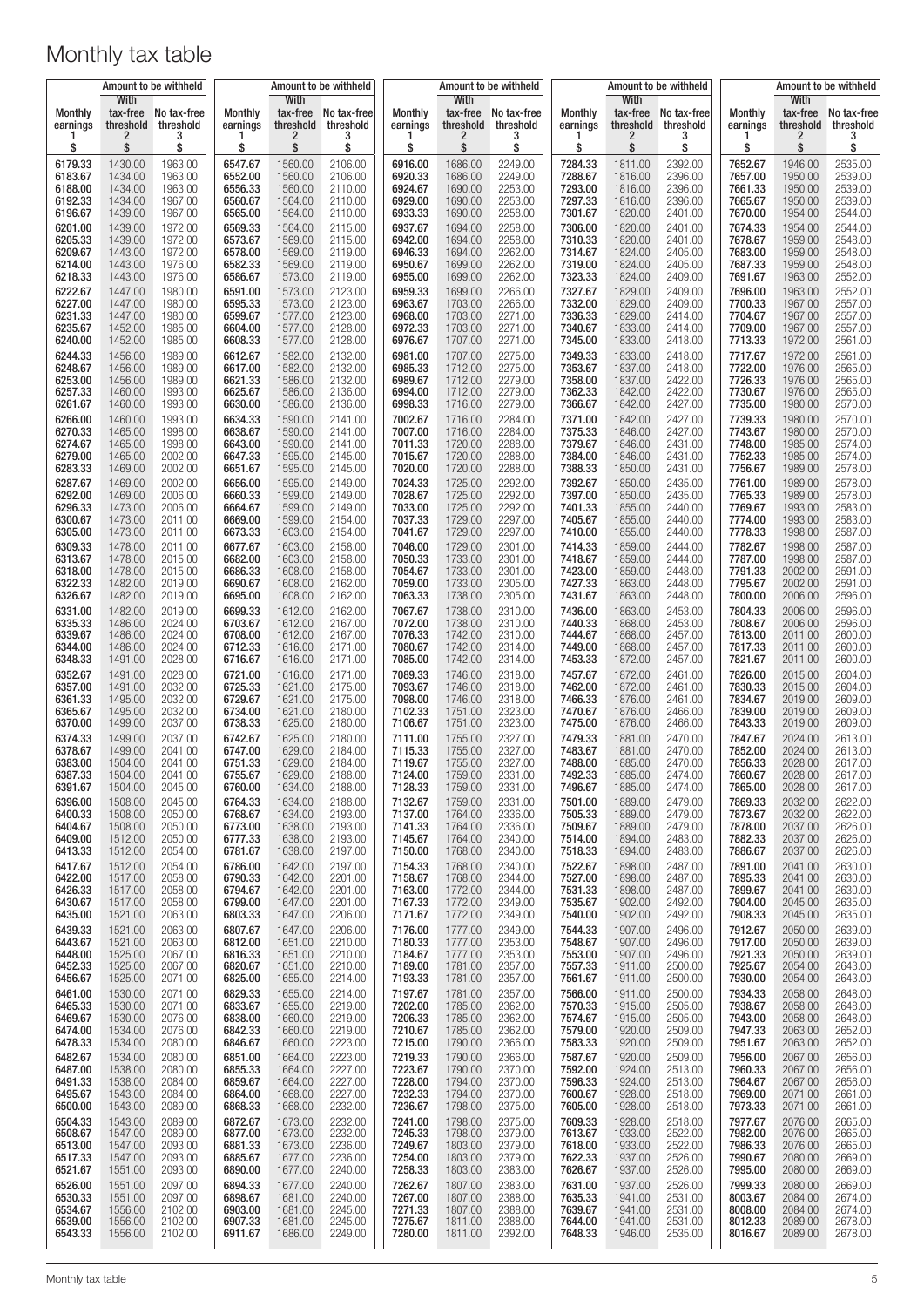|                                                     | Amount to be withheld                               |                                                     | Amount to be withheld                               |                                                     |                                                     | Amount to be withheld                               |                                                     |                                                     |                                                     |                                                     | Amount to be withheld                               | Amount to be withheld                               |                                                     |                                                     |
|-----------------------------------------------------|-----------------------------------------------------|-----------------------------------------------------|-----------------------------------------------------|-----------------------------------------------------|-----------------------------------------------------|-----------------------------------------------------|-----------------------------------------------------|-----------------------------------------------------|-----------------------------------------------------|-----------------------------------------------------|-----------------------------------------------------|-----------------------------------------------------|-----------------------------------------------------|-----------------------------------------------------|
| <b>Monthly</b><br>earnings<br>ı<br>\$               | <b>With</b><br>threshold<br>2<br>\$                 | tax-free No tax-free<br>threshold<br>3<br>\$        | Monthly<br>earnings<br>1<br>\$                      | With<br>tax-free<br>threshold<br>2<br>\$            | No tax-free<br>threshold<br>3<br>\$                 | Monthly<br>earnings<br>\$                           | <b>With</b><br>threshold<br>2<br>\$                 | tax-free No tax-free<br>threshold<br>3<br>\$        | Monthly<br>earnings<br>1<br>\$                      | With<br>tax-free<br>threshold<br>2<br>\$            | No tax-free<br>threshold<br>3<br>\$                 | Monthly<br>earnings<br>\$                           | <b>With</b><br>threshold<br>2<br>\$                 | tax-free No tax-free<br>threshold<br>3<br>\$        |
| 8021.00                                             | 2089.00                                             | 2678.00                                             | 8389.33                                             | 2236.00                                             | 2825.00                                             | 8757.67                                             | 2379.00                                             | 2968.00                                             | 9126.00                                             | 2522.00                                             | 3111.00                                             | 9494.33                                             | 2665.00                                             | 3254.00                                             |
| 8025.33                                             | 2093.00                                             | 2682.00                                             | 8393.67                                             | 2236.00                                             | 2825.00                                             | 8762.00                                             | 2379.00                                             | 2968.00                                             | 9130.33                                             | 2522.00                                             | 3111.00                                             | 9498.67                                             | 2665.00                                             | 3254.00                                             |
| 8029.67                                             | 2093.00                                             | 2682.00                                             | 8398.00                                             | 2236.00                                             | 2825.00                                             | 8766.33                                             | 2379.00                                             | 2968.00                                             | 9134.67                                             | 2526.00                                             | 3116.00                                             | 9503.00                                             | 2669.00                                             | 3259.00                                             |
| 8034.00                                             | 2097.00                                             | 2687.00                                             | 8402.33                                             | 2240.00                                             | 2830.00                                             | 8770.67                                             | 2383.00                                             | 2973.00                                             | 9139.00                                             | 2526.00                                             | 3116.00                                             | 9507.33                                             | 2669.00                                             | 3259.00                                             |
| 8038.33                                             | 2097.00                                             | 2687.00                                             | 8406.67                                             | 2240.00                                             | 2830.00                                             | 8775.00                                             | 2383.00                                             | 2973.00                                             | 9143.33                                             | 2526.00                                             | 3116.00                                             | 9511.67                                             | 2674.00                                             | 3263.00                                             |
| 8042.67                                             | 2097.00                                             | 2687.00                                             | 8411.00                                             | 2245.00                                             | 2834.00                                             | 8779.33                                             | 2388.00                                             | 2977.00                                             | 9147.67                                             | 2531.00                                             | 3120.00                                             | 9516.00                                             | 2674.00                                             | 3263.00                                             |
| 8047.00                                             | 2102.00                                             | 2691.00                                             | 8415.33                                             | 2245.00                                             | 2834.00                                             | 8783.67                                             | 2388.00                                             | 2977.00                                             | 9152.00                                             | 2531.00                                             | 3120.00                                             | 9520.33                                             | 2674.00                                             | 3263.00                                             |
| 8051.33                                             | 2102.00                                             | 2691.00                                             | 8419.67                                             | 2245.00                                             | 2834.00                                             | 8788.00                                             | 2388.00                                             | 2977.00                                             | 9156.33                                             | 2535.00                                             | 3124.00                                             | 9524.67                                             | 2678.00                                             | 3267.00                                             |
| 8055.67                                             | 2106.00                                             | 2695.00                                             | 8424.00                                             | 2249.00                                             | 2838.00                                             | 8792.33                                             | 2392.00                                             | 2981.00                                             | 9160.67                                             | 2535.00                                             | 3124.00                                             | 9529.00                                             | 2678.00                                             | 3267.00                                             |
| 8060.00                                             | 2106.00                                             | 2695.00                                             | 8428.33                                             | 2249.00                                             | 2838.00                                             | 8796.67                                             | 2392.00                                             | 2981.00                                             | 9165.00                                             | 2535.00                                             | 3124.00                                             | 9533.33                                             | 2682.00                                             | 3272.00                                             |
| 8064.33                                             | 2106.00                                             | 2695.00                                             | 8432.67                                             | 2249.00                                             | 2838.00                                             | 8801.00                                             | 2396.00                                             | 2986.00                                             | 9169.33                                             | 2539.00                                             | 3129.00                                             | 9537.67                                             | 2682.00                                             | 3272.00                                             |
| 8068.67                                             | 2110.00                                             | 2700.00                                             | 8437.00                                             | 2253.00                                             | 2843.00                                             | 8805.33                                             | 2396.00                                             | 2986.00                                             | 9173.67                                             | 2539.00                                             | 3129.00                                             | 9542.00                                             | 2682.00                                             | 3272.00                                             |
| 8073.00                                             | 2110.00                                             | 2700.00                                             | 8441.33                                             | 2253.00                                             | 2843.00                                             | 8809.67                                             | 2396.00                                             | 2986.00                                             | 9178.00                                             | 2544.00                                             | 3133.00                                             | 9546.33                                             | 2687.00                                             | 3276.00                                             |
| 8077.33                                             | 2110.00                                             | 2700.00                                             | 8445.67                                             | 2258.00                                             | 2847.00                                             | 8814.00                                             | 2401.00                                             | 2990.00                                             | 9182.33                                             | 2544.00                                             | 3133.00                                             | 9550.67                                             | 2687.00                                             | 3276.00                                             |
| 8081.67                                             | 2115.00                                             | 2704.00                                             | 8450.00                                             | 2258.00                                             | 2847.00                                             | 8818.33                                             | 2401.00                                             | 2990.00                                             | 9186.67                                             | 2544.00                                             | 3133.00                                             | 9555.00                                             | 2687.00                                             | 3276.00                                             |
| 8086.00                                             | 2115.00                                             | 2704.00                                             | 8454.33                                             | 2258.00                                             | 2847.00                                             | 8822.67                                             | 2405.00                                             | 2994.00                                             | 9191.00                                             | 2548.00                                             | 3137.00                                             | 9559.33                                             | 2691.00                                             | 3280.00                                             |
| 8090.33                                             | 2119.00                                             | 2708.00                                             | 8458.67                                             | 2262.00                                             | 2851.00                                             | 8827.00                                             | 2405.00                                             | 2994.00                                             | 9195.33                                             | 2548.00                                             | 3137.00                                             | 9563.67                                             | 2691.00                                             | 3280.00                                             |
| 8094.67                                             | 2119.00                                             | 2708.00                                             | 8463.00                                             | 2262.00                                             | 2851.00                                             | 8831.33                                             | 2405.00                                             | 2994.00                                             | 9199.67                                             | 2548.00                                             | 3137.00                                             | 9568.00                                             | 2695.00                                             | 3285.00                                             |
| 8099.00                                             | 2119.00                                             | 2708.00                                             | 8467.33                                             | 2266.00                                             | 2856.00                                             | 8835.67                                             | 2409.00                                             | 2999.00                                             | 9204.00                                             | 2552.00                                             | 3142.00                                             | 9572.33                                             | 2695.00                                             | 3285.00                                             |
| 8103.33                                             | 2123.00                                             | 2713.00                                             | 8471.67                                             | 2266.00                                             | 2856.00                                             | 8840.00                                             | 2409.00                                             | 2999.00                                             | 9208.33                                             | 2552.00                                             | 3142.00                                             | 9576.67                                             | 2695.00                                             | 3285.00                                             |
| 8107.67                                             | 2123.00                                             | 2713.00                                             | 8476.00                                             | 2266.00                                             | 2856.00                                             | 8844.33                                             | 2414.00                                             | 3003.00                                             | 9212.67                                             | 2557.00                                             | 3146.00                                             | 9581.00                                             | 2700.00                                             | 3289.00                                             |
| 8112.00<br>8116.33<br>8120.67<br>8125.00<br>8129.33 | 2128.00<br>2128.00<br>2128.00<br>2132.00<br>2132.00 | 2717.00<br>2717.00<br>2717.00<br>2721.00<br>2721.00 | 8480.33<br>8484.67<br>8489.00<br>8493.33<br>8497.67 | 2271.00<br>2271.00<br>2275.00<br>2275.00<br>2275.00 | 2860.00<br>2860.00<br>2864.00<br>2864.00            | 8848.67<br>8853.00<br>8857.33<br>8861.67            | 2414.00<br>2414.00<br>2418.00<br>2418.00<br>2418.00 | 3003.00<br>3003.00<br>3007.00<br>3007.00<br>3007.00 | 9217.00<br>9221.33<br>9225.67<br>9230.00<br>9234.33 | 2557.00<br>2557.00<br>2561.00<br>2561.00            | 3146.00<br>3146.00<br>3150.00<br>3150.00            | 9585.33<br>9589.67<br>9594.00<br>9598.33<br>9602.67 | 2700.00<br>2704.00<br>2704.00<br>2704.00<br>2708.00 | 3289.00<br>3293.00<br>3293.00<br>3293.00<br>3298.00 |
| 8133.67<br>8138.00<br>8142.33<br>8146.67            | 2136.00<br>2136.00<br>2136.00<br>2141.00            | 2726.00<br>2726.00<br>2726.00<br>2730.00            | 8502.00<br>8506.33<br>8510.67<br>8515.00            | 2279.00<br>2279.00<br>2279.00<br>2284.00            | 2864.00<br>2869.00<br>2869.00<br>2869.00<br>2873.00 | 8866.00<br>8870.33<br>8874.67<br>8879.00<br>8883.33 | 2422.00<br>2422.00<br>2427.00<br>2427.00            | 3012.00<br>3012.00<br>3016.00<br>3016.00            | 9238.67<br>9243.00<br>9247.33<br>9251.67            | 2565.00<br>2565.00<br>2565.00<br>2570.00<br>2570.00 | 3155.00<br>3155.00<br>3155.00<br>3159.00<br>3159.00 | 9607.00<br>9611.33<br>9615.67<br>9620.00            | 2708.00<br>2713.00<br>2713.00<br>2713.00            | 3298.00<br>3302.00<br>3302.00<br>3302.00            |
| 8151.00                                             | 2141.00                                             | 2730.00                                             | 8519.33                                             | 2284.00                                             | 2873.00                                             | 8887.67                                             | 2427.00                                             | 3016.00                                             | 9256.00                                             | 2574.00                                             | 3163.00                                             | 9624.33                                             | 2717.00                                             | 3306.00                                             |
| 8155.33                                             | 2145.00                                             | 2734.00                                             | 8523.67                                             | 2288.00                                             | 2877.00                                             | 8892.00                                             | 2431.00                                             | 3020.00                                             | 9260.33                                             | 2574.00                                             | 3163.00                                             | 9628.67                                             | 2717.00                                             | 3306.00                                             |
| 8159.67                                             | 2145.00                                             | 2734.00                                             | 8528.00                                             | 2288.00                                             | 2877.00                                             | 8896.33                                             | 2431.00                                             | 3020.00                                             | 9264.67                                             | 2574.00                                             | 3163.00                                             | 9633.00                                             | 2717.00                                             | 3306.00                                             |
| 8164.00                                             | 2145.00                                             | 2734.00                                             | 8532.33                                             | 2288.00                                             | 2877.00                                             | 8900.67                                             | 2435.00                                             | 3025.00                                             | 9269.00                                             | 2578.00                                             | 3168.00                                             | 9637.33                                             | 2721.00                                             | 3311.00                                             |
| 8168.33                                             | 2149.00                                             | 2739.00                                             | 8536.67                                             | 2292.00                                             | 2882.00                                             | 8905.00                                             | 2435.00                                             | 3025.00                                             | 9273.33                                             | 2578.00                                             | 3168.00                                             | 9641.67                                             | 2721.00                                             | 3311.00                                             |
| 8172.67                                             | 2149.00                                             | 2739.00                                             | 8541.00                                             | 2292.00                                             | 2882.00                                             | 8909.33                                             | 2435.00                                             | 3025.00                                             | 9277.67                                             | 2583.00                                             | 3172.00                                             | 9646.00                                             | 2726.00                                             | 3315.00                                             |
| 8177.00                                             | 2149.00                                             | 2739.00                                             | 8545.33                                             | 2297.00                                             | 2886.00                                             | 8913.67                                             | 2440.00                                             | 3029.00                                             | 9282.00                                             | 2583.00                                             | 3172.00                                             | 9650.33                                             | 2726.00                                             | 3315.00                                             |
| 8181.33                                             | 2154.00                                             | 2743.00                                             | 8549.67                                             | 2297.00                                             | 2886.00                                             | 8918.00                                             | 2440.00                                             | 3029.00                                             | 9286.33                                             | 2583.00                                             | 3172.00                                             | 9654.67                                             | 2726.00                                             | 3315.00                                             |
| 8185.67                                             | 2154.00                                             | 2743.00                                             | 8554.00                                             | 2297.00                                             | 2886.00                                             | 8922.33                                             | 2444.00                                             | 3033.00                                             | 9290.67                                             | 2587.00                                             | 3176.00                                             | 9659.00                                             | 2730.00                                             | 3319.00                                             |
| 8190.00                                             | 2158.00                                             | 2747.00                                             | 8558.33                                             | 2301.00                                             | 2890.00                                             | 8926.67                                             | 2444.00                                             | 3033.00                                             | 9295.00                                             | 2587.00                                             | 3176.00                                             | 9663.33                                             | 2730.00                                             | 3319.00                                             |
| 8194.33                                             | 2158.00                                             | 2747.00                                             | 8562.67                                             | 2301.00                                             | 2890.00                                             | 8931.00                                             | 2444.00                                             | 3033.00                                             | 9299.33                                             | 2587.00                                             | 3176.00                                             | 9667.67                                             | 2734.00                                             | 3324.00                                             |
| 8198.67                                             | 2158.00                                             | 2747.00                                             | 8567.00                                             | 2305.00                                             | 2895.00                                             | 8935.33                                             | 2448.00                                             | 3038.00                                             | 9303.67                                             | 2591.00                                             | 3181.00                                             | 9672.00                                             | 2734.00                                             | 3324.00                                             |
| 8203.00                                             | 2162.00                                             | 2752.00                                             | 8571.33                                             | 2305.00                                             | 2895.00                                             | 8939.67                                             | 2448.00                                             | 3038.00                                             | 9308.00                                             | 2591.00                                             | 3181.00                                             | 9676.33                                             | 2734.00                                             | 3324.00                                             |
| 8207.33                                             | 2162.00                                             | 2752.00                                             | 8575.67                                             | 2305.00                                             | 2895.00                                             | 8944.00                                             | 2448.00                                             | 3038.00                                             | 9312.33                                             | 2596.00                                             | 3185.00                                             | 9680.67                                             | 2739.00                                             | 3328.00                                             |
| 8211.67                                             | 2167.00                                             | 2756.00                                             | 8580.00                                             | 2310.00                                             | 2899.00                                             | 8948.33                                             | 2453.00                                             | 3042.00                                             | 9316.67                                             | 2596.00                                             | 3185.00                                             | 9685.00                                             | 2739.00                                             | 3328.00                                             |
| 8216.00                                             | 2167.00                                             | 2756.00                                             | 8584.33                                             | 2310.00                                             | 2899.00                                             | 8952.67                                             | 2453.00                                             | 3042.00                                             | 9321.00                                             | 2596.00                                             | 3185.00                                             | 9689.33                                             | 2743.00                                             | 3332.00                                             |
| 8220.33                                             | 2167.00                                             | 2756.00                                             | 8588.67                                             | 2314.00                                             | 2903.00                                             | 8957.00                                             | 2457.00                                             | 3046.00                                             | 9325.33                                             | 2600.00                                             | 3189.00                                             | 9693.67                                             | 2743.00                                             | 3332.00                                             |
| 8224.67<br>8229.00<br>8233.33<br>8237.67            | 2171.00<br>2171.00<br>2175.00<br>2175.00            | 2760.00<br>2760.00<br>2765.00<br>2765.00            | 8593.00<br>8597.33<br>8601.67<br>8606.00            | 2314.00<br>2314.00<br>2318.00<br>2318.00            | 2903.00<br>2903.00<br>2908.00<br>2908.00            | 8961.33<br>8965.67<br>8970.00<br>8974.33            | 2457.00<br>2457.00<br>2461.00<br>2461.00            | 3046.00<br>3046.00<br>3051.00<br>3051.00            | 9329.67<br>9334.00<br>9338.33<br>9342.67<br>9347.00 | 2600.00<br>2604.00<br>2604.00<br>2604.00<br>2609.00 | 3189.00<br>3194.00<br>3194.00<br>3194.00            | 9698.00<br>9702.33<br>9706.67<br>9711.00            | 2743.00<br>2747.00<br>2747.00<br>2752.00<br>2752.00 | 3332.00<br>3337.00<br>3337.00<br>3341.00            |
| 8242.00<br>8246.33<br>8250.67<br>8255.00<br>8259.33 | 2175.00<br>2180.00<br>2180.00<br>2180.00<br>2184.00 | 2765.00<br>2769.00<br>2769.00<br>2769.00<br>2773.00 | 8610.33<br>8614.67<br>8619.00<br>8623.33<br>8627.67 | 2318.00<br>2323.00<br>2323.00<br>2327.00<br>2327.00 | 2908.00<br>2912.00<br>2912.00<br>2916.00<br>2916.00 | 8978.67<br>8983.00<br>8987.33<br>8991.67<br>8996.00 | 2466.00<br>2466.00<br>2466.00<br>2470.00<br>2470.00 | 3055.00<br>3055.00<br>3055.00<br>3059.00<br>3059.00 | 9351.33<br>9355.67<br>9360.00<br>9364.33            | 2609.00<br>2613.00<br>2613.00<br>2613.00            | 3198.00<br>3198.00<br>3202.00<br>3202.00<br>3202.00 | 9715.33<br>9719.67<br>9724.00<br>9728.33<br>9732.67 | 2752.00<br>2756.00<br>2756.00<br>2756.00            | 3341.00<br>3341.00<br>3345.00<br>3345.00<br>3345.00 |
| 8263.67                                             | 2184.00                                             | 2773.00                                             | 8632.00                                             | 2327.00                                             | 2916.00                                             | 9000.33                                             | 2474.00                                             | 3064.00                                             | 9368.67                                             | 2617.00                                             | 3207.00                                             | 9737.00                                             | 2760.00                                             | 3350.00                                             |
| 8268.00                                             | 2188.00                                             | 2778.00                                             | 8636.33                                             | 2331.00                                             | 2921.00                                             | 9004.67                                             | 2474.00                                             | 3064.00                                             | 9373.00                                             | 2617.00                                             | 3207.00                                             | 9741.33                                             | 2760.00                                             | 3350.00                                             |
| 8272.33                                             | 2188.00                                             | 2778.00                                             | 8640.67                                             | 2331.00                                             | 2921.00                                             | 9009.00                                             | 2474.00                                             | 3064.00                                             | 9377.33                                             | 2617.00                                             | 3207.00                                             | 9745.67                                             | 2765.00                                             | 3354.00                                             |
| 8276.67                                             | 2188.00                                             | 2778.00                                             | 8645.00                                             | 2336.00                                             | 2925.00                                             | 9013.33                                             | 2479.00                                             | 3068.00                                             | 9381.67                                             | 2622.00                                             | 3211.00                                             | 9750.00                                             | 2765.00                                             | 3354.00                                             |
| 8281.00                                             | 2193.00                                             | 2782.00                                             | 8649.33                                             | 2336.00                                             | 2925.00                                             | 9017.67                                             | 2479.00                                             | 3068.00                                             | 9386.00                                             | 2622.00                                             | 3211.00                                             | 9754.33                                             | 2765.00                                             | 3354.00                                             |
| 8285.33                                             | 2193.00                                             | 2782.00                                             | 8653.67                                             | 2336.00                                             | 2925.00                                             | 9022.00                                             | 2483.00                                             | 3072.00                                             | 9390.33                                             | 2626.00                                             | 3215.00                                             | 9758.67                                             | 2769.00                                             | 3358.00                                             |
| 8289.67                                             | 2197.00                                             | 2786.00                                             | 8658.00                                             | 2340.00                                             | 2929.00                                             | 9026.33                                             | 2483.00                                             | 3072.00                                             | 9394.67                                             | 2626.00                                             | 3215.00                                             | 9763.00                                             | 2769.00                                             | 3358.00                                             |
| 8294.00                                             | 2197.00                                             | 2786.00                                             | 8662.33                                             | 2340.00                                             | 2929.00                                             | 9030.67                                             | 2483.00                                             | 3072.00                                             | 9399.00                                             | 2626.00                                             | 3215.00                                             | 9767.33                                             | 2773.00                                             | 3363.00                                             |
| 8298.33                                             | 2197.00                                             | 2786.00                                             | 8666.67                                             | 2344.00                                             | 2934.00                                             | 9035.00                                             | 2487.00                                             | 3077.00                                             | 9403.33                                             | 2630.00                                             | 3220.00                                             | 9771.67                                             | 2773.00                                             | 3363.00                                             |
| 8302.67                                             | 2201.00                                             | 2791.00                                             | 8671.00                                             | 2344.00                                             | 2934.00                                             | 9039.33                                             | 2487.00                                             | 3077.00                                             | 9407.67                                             | 2630.00                                             | 3220.00                                             | 9776.00                                             | 2773.00                                             | 3363.00                                             |
| 8307.00                                             | 2201.00                                             | 2791.00                                             | 8675.33                                             | 2344.00                                             | 2934.00                                             | 9043.67                                             | 2487.00                                             | 3077.00                                             | 9412.00                                             | 2635.00                                             | 3224.00                                             | 9780.33                                             | 2778.00                                             | 3367.00                                             |
| 8311.33                                             | 2206.00                                             | 2795.00                                             | 8679.67                                             | 2349.00                                             | 2938.00                                             | 9048.00                                             | 2492.00                                             | 3081.00                                             | 9416.33                                             | 2635.00                                             | 3224.00                                             | 9784.67                                             | 2778.00                                             | 3367.00                                             |
| 8315.67                                             | 2206.00                                             | 2795.00                                             | 8684.00                                             | 2349.00                                             | 2938.00                                             | 9052.33                                             | 2492.00                                             | 3081.00                                             | 9420.67                                             | 2635.00                                             | 3224.00                                             | 9789.00                                             | 2782.00                                             | 3371.00                                             |
| 8320.00                                             | 2206.00                                             | 2795.00                                             | 8688.33                                             | 2349.00                                             | 2938.00                                             | 9056.67                                             | 2496.00                                             | 3085.00                                             | 9425.00                                             | 2639.00                                             | 3228.00                                             | 9793.33                                             | 2782.00                                             | 3371.00                                             |
| 8324.33                                             | 2210.00                                             | 2799.00                                             | 8692.67                                             | 2353.00                                             | 2942.00                                             | 9061.00                                             | 2496.00                                             | 3085.00                                             | 9429.33                                             | 2639.00                                             | 3228.00                                             | 9797.67                                             | 2782.00                                             | 3371.00                                             |
| 8328.67                                             | 2210.00                                             | 2799.00                                             | 8697.00                                             | 2353.00                                             | 2942.00                                             | 9065.33                                             | 2496.00                                             | 3085.00                                             | 9433.67                                             | 2643.00                                             | 3233.00                                             | 9802.00                                             | 2786.00                                             | 3376.00                                             |
| 8333.00                                             | 2210.00                                             | 2799.00                                             | 8701.33                                             | 2357.00                                             | 2947.00                                             | 9069.67                                             | 2500.00                                             | 3090.00                                             | 9438.00                                             | 2643.00                                             | 3233.00                                             | 9806.33                                             | 2786.00                                             | 3376.00                                             |
| 8337.33                                             | 2214.00                                             | 2804.00                                             | 8705.67                                             | 2357.00                                             | 2947.00                                             | 9074.00                                             | 2500.00                                             | 3090.00                                             | 9442.33                                             | 2643.00                                             | 3233.00                                             | 9810.67                                             | 2786.00                                             | 3376.00                                             |
| 8341.67                                             | 2214.00                                             | 2804.00                                             | 8710.00                                             | 2357.00                                             | 2947.00                                             | 9078.33                                             | 2505.00                                             | 3094.00                                             | 9446.67                                             | 2648.00                                             | 3237.00                                             | 9815.00                                             | 2791.00                                             | 3380.00                                             |
| 8346.00                                             | 2219.00                                             | 2808.00                                             | 8714.33                                             | 2362.00                                             | 2951.00                                             | 9082.67                                             | 2505.00                                             | 3094.00                                             | 9451.00                                             | 2648.00                                             | 3237.00                                             | 9819.33                                             | 2791.00                                             | 3380.00                                             |
| 8350.33                                             | 2219.00                                             | 2808.00                                             | 8718.67                                             | 2362.00                                             | 2951.00                                             | 9087.00                                             | 2505.00                                             | 3094.00                                             | 9455.33                                             | 2652.00                                             | 3241.00                                             | 9823.67                                             | 2795.00                                             | 3384.00                                             |
| 8354.67                                             | 2219.00                                             | 2808.00                                             | 8723.00                                             | 2366.00                                             | 2955.00                                             | 9091.33                                             | 2509.00                                             | 3098.00                                             | 9459.67                                             | 2652.00                                             | 3241.00                                             | 9828.00                                             | 2795.00                                             | 3384.00                                             |
| 8359.00                                             | 2223.00                                             | 2812.00                                             | 8727.33                                             | 2366.00                                             | 2955.00                                             | 9095.67                                             | 2509.00                                             | 3098.00                                             | 9464.00                                             | 2652.00                                             | 3241.00                                             | 9832.33                                             | 2795.00                                             | 3384.00                                             |
| 8363.33                                             | 2223.00                                             | 2812.00                                             | 8731.67                                             | 2366.00                                             | 2955.00                                             | 9100.00                                             | 2513.00                                             | 3103.00                                             | 9468.33                                             | 2656.00                                             | 3246.00                                             | 9836.67                                             | 2799.00                                             | 3389.00                                             |
| 8367.67                                             | 2227.00                                             | 2817.00                                             | 8736.00                                             | 2370.00                                             | 2960.00                                             | 9104.33                                             | 2513.00                                             | 3103.00                                             | 9472.67                                             | 2656.00                                             | 3246.00                                             | 9841.00                                             | 2799.00                                             | 3389.00                                             |
| 8372.00                                             | 2227.00                                             | 2817.00                                             | 8740.33                                             | 2370.00                                             | 2960.00                                             | 9108.67                                             | 2513.00                                             | 3103.00                                             | 9477.00                                             | 2656.00                                             | 3246.00                                             | 9845.33                                             | 2804.00                                             | 3393.00                                             |
| 8376.33                                             | 2227.00                                             | 2817.00                                             | 8744.67                                             | 2375.00                                             | 2964.00                                             | 9113.00                                             | 2518.00                                             | 3107.00                                             | 9481.33                                             | 2661.00                                             | 3250.00                                             | 9849.67                                             | 2804.00                                             | 3393.00                                             |
| 8380.67                                             | 2232.00                                             | 2821.00                                             | 8749.00                                             | 2375.00                                             | 2964.00                                             | 9117.33                                             | 2518.00                                             | 3107.00                                             | 9485.67                                             | 2661.00                                             | 3250.00                                             | 9854.00                                             | 2804.00                                             | 3393.00                                             |
| 8385.00                                             | 2232.00                                             | 2821.00                                             | 8753.33                                             | 2375.00                                             | 2964.00                                             | 9121.67                                             | 2518.00                                             | 3107.00                                             | 9490.00                                             | 2665.00                                             | 3254.00                                             | 9858.33                                             | 2808.00                                             | 3397.00                                             |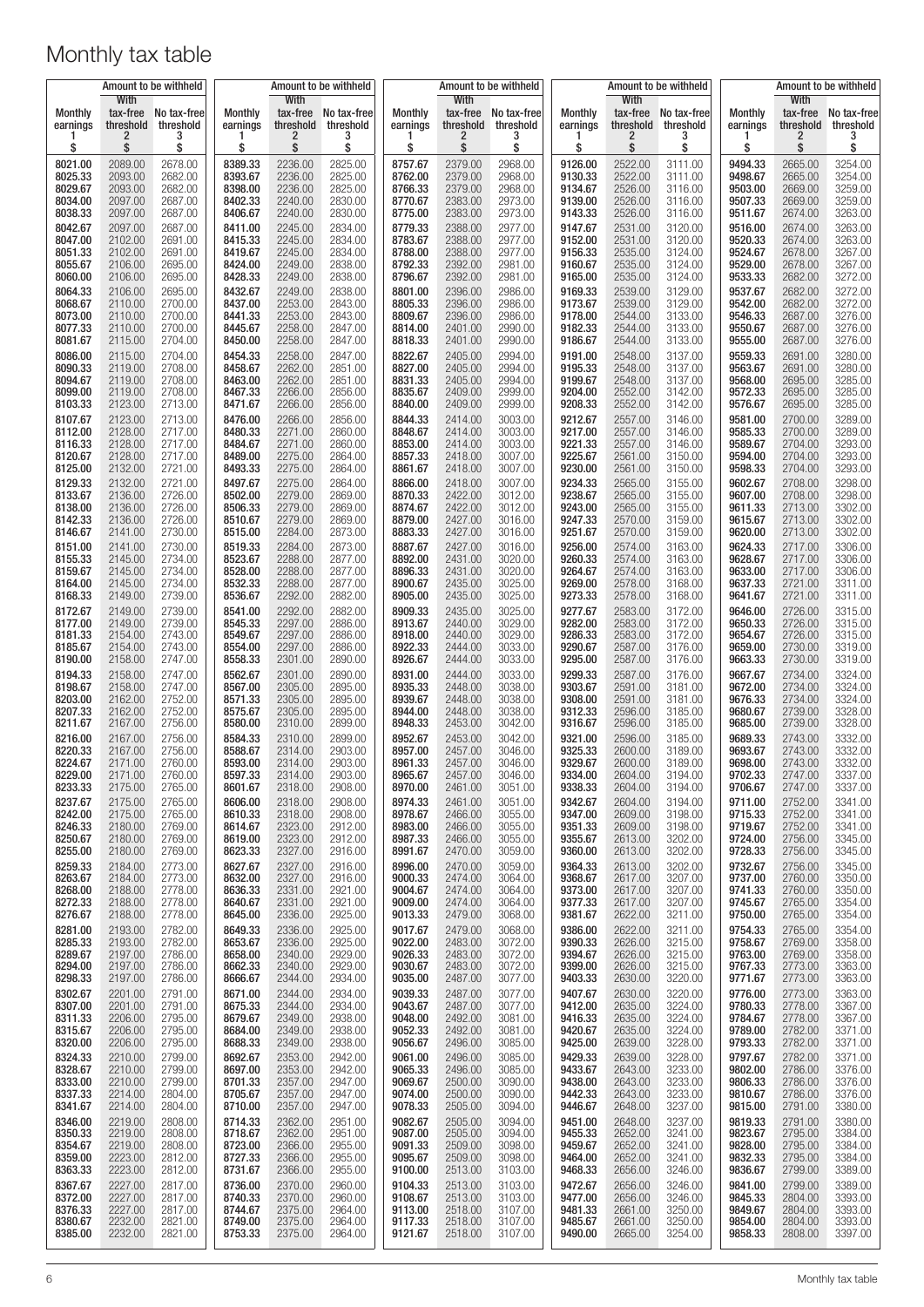| Amount to be withheld |                  |             | Amount to be withheld |                  |             |          | Amount to be withheld |             |                |                  | Amount to be withheld | Amount to be withheld |                                                        |             |
|-----------------------|------------------|-------------|-----------------------|------------------|-------------|----------|-----------------------|-------------|----------------|------------------|-----------------------|-----------------------|--------------------------------------------------------|-------------|
| <b>Monthly</b>        | With<br>tax-free | No tax-free | Monthly               | With<br>tax-free | No tax-free | Monthly  | With<br>tax-free      | No tax-free | <b>Monthly</b> | With<br>tax-free | No tax-free           | Monthly               | <b>With</b><br>tax-free                                | No tax-free |
| earnings              | threshold        | threshold   | earnings              | threshold        | threshold   | earnings | threshold             | threshold   | earnings       | threshold        | threshold             | earnings              | $\begin{array}{c}\n\text{threshold} \\ 2\n\end{array}$ | threshold   |
| \$                    | 2<br>\$          | 3<br>\$     | 1<br>\$               | 2<br>\$          | 3<br>\$     | \$       | 2<br>\$               | 3<br>\$     | 1<br>\$        | 2<br>\$          | 3<br>\$               | 1<br>\$               | \$                                                     | \$          |
| 9862.67               | 2808.00          | 3397.00     | 10057.67              | 2886.00          | 3475.00     | 10252.67 | 2960.00               | 3549.00     | 10447.67       | 3038.00          | 3627.00               | 10642.67              | 3111.00                                                | 3701.00     |
| 9867.00               | 2812.00          | 3402.00     | 10062.00              | 2886.00          | 3475.00     | 10257.00 | 2964.00               | 3553.00     | 10452.00       | 3038.00          | 3627.00               | 10647.00              | 3116.00                                                | 3705.00     |
| 9871.33               | 2812.00          | 3402.00     | 10066.33              | 2886.00          | 3475.00     | 10261.33 | 2964.00               | 3553.00     | 10456.33       | 3042.00          | 3631.00               | 10651.33              | 3116.00                                                | 3705.00     |
| 9875.67               | 2812.00          | 3402.00     | 10070.67              | 2890.00          | 3480.00     | 10265.67 | 2964.00               | 3553.00     | 10460.67       | 3042.00          | 3631.00               | 10655.67              | 3120.00                                                | 3709.00     |
| 9880.00               | 2817.00          | 3406.00     | 10075.00              | 2890.00          | 3480.00     | 10270.00 | 2968.00               | 3558.00     | 10465.00       | 3042.00          | 3631.00               | 10660.00              | 3120.00                                                | 3709.00     |
| 9884.33               | 2817.00          | 3406.00     | 10079.33              | 2895.00          | 3484.00     | 10274.33 | 2968.00               | 3558.00     | 10469.33       | 3046.00          | 3636.00               | 10664.33              | 3120.00                                                | 3709.00     |
| 9888.67               | 2821.00          | 3410.00     | 10083.67              | 2895.00          | 3484.00     | 10278.67 | 2973.00               | 3562.00     | 10473.67       | 3046.00          | 3636.00               | 10668.67              | 3124.00                                                | 3714.00     |
| 9893.00               | 2821.00          | 3410.00     | 10088.00              | 2895.00          | 3484.00     | 10283.00 | 2973.00               | 3562.00     | 10478.00       | 3051.00          | 3640.00               | 10673.00              | 3124.00                                                | 3714.00     |
| 9897.33               | 2821.00          | 3410.00     | 10092.33              | 2899.00          | 3488.00     | 10287.33 | 2973.00               | 3562.00     | 10482.33       | 3051.00          | 3640.00               | 10677.33              | 3124.00                                                | 3714.00     |
| 9901.67               | 2825.00          | 3415.00     | 10096.67              | 2899.00          | 3488.00     | 10291.67 | 2977.00               | 3566.00     | 10486.67       | 3051.00          | 3640.00               | 10681.67              | 3129.00                                                | 3718.00     |
| 9906.00               | 2825.00          | 3415.00     | 10101.00              | 2903.00          | 3493.00     | 10296.00 | 2977.00               | 3566.00     | 10491.00       | 3055.00          | 3644.00               | 10686.00              | 3129.00                                                | 3718.00     |
| 9910.33               | 2825.00          | 3415.00     | 10105.33              | 2903.00          | 3493.00     | 10300.33 | 2981.00               | 3571.00     | 10495.33       | 3055.00          | 3644.00               | 10690.33              | 3133.00                                                | 3722.00     |
| 9914.67               | 2830.00          | 3419.00     | 10109.67              | 2903.00          | 3493.00     | 10304.67 | 2981.00               | 3571.00     | 10499.67       | 3055.00          | 3644.00               | 10694.67              | 3133.00                                                | 3722.00     |
| 9919.00               | 2830.00          | 3419.00     | 10114.00              | 2908.00          | 3497.00     | 10309.00 | 2981.00               | 3571.00     | 10504.00       | 3059.00          | 3649.00               | 10699.00              | 3133.00                                                | 3722.00     |
| 9923.33               | 2834.00          | 3423.00     | 10118.33              | 2908.00          | 3497.00     | 10313.33 | 2986.00               | 3575.00     | 10508.33       | 3059.00          | 3649.00               | 10703.33              | 3137.00                                                | 3727.00     |
| 9927.67               | 2834.00          | 3423.00     | 10122.67              | 2912.00          | 3501.00     | 10317.67 | 2986.00               | 3575.00     | 10512.67       | 3064.00          | 3653.00               | 10707.67              | 3137.00                                                | 3727.00     |
| 9932.00               | 2834.00          | 3423.00     | 10127.00              | 2912.00          | 3501.00     | 10322.00 | 2990.00               | 3579.00     | 10517.00       | 3064.00          | 3653.00               | 10712.00              | 3142.00                                                | 3731.00     |
| 9936.33               | 2838.00          | 3428.00     | 10131.33              | 2912.00          | 3501.00     | 10326.33 | 2990.00               | 3579.00     | 10521.33       | 3064.00          | 3653.00               | 10716.33              | 3142.00                                                | 3731.00     |
| 9940.67               | 2838.00          | 3428.00     | 10135.67              | 2916.00          | 3506.00     | 10330.67 | 2990.00               | 3579.00     | 10525.67       | 3068.00          | 3657.00               | 10720.67              | 3142.00                                                | 3731.00     |
| 9945.00               | 2843.00          | 3432.00     | 10140.00              | 2916.00          | 3506.00     | 10335.00 | 2994.00               | 3584.00     | 10530.00       | 3068.00          | 3657.00               | 10725.00              | 3146.00                                                | 3735.00     |
| 9949.33               | 2843.00          | 3432.00     | 10144.33              | 2921.00          | 3510.00     | 10339.33 | 2994.00               | 3584.00     | 10534.33       | 3072.00          | 3662.00               | 10729.33              | 3146.00                                                | 3735.00     |
| 9953.67               | 2843.00          | 3432.00     | 10148.67              | 2921.00          | 3510.00     | 10343.67 | 2994.00               | 3584.00     | 10538.67       | 3072.00          | 3662.00               | 10733.67              | 3150.00                                                | 3740.00     |
| 9958.00               | 2847.00          | 3436.00     | 10153.00              | 2921.00          | 3510.00     | 10348.00 | 2999.00               | 3588.00     | 10543.00       | 3072.00          | 3662.00               | 10738.00              | 3150.00                                                | 3740.00     |
| 9962.33               | 2847.00          | 3436.00     | 10157.33              | 2925.00          | 3514.00     | 10352.33 | 2999.00               | 3588.00     | 10547.33       | 3077.00          | 3666.00               | 10742.33              | 3150.00                                                | 3740.00     |
| 9966.67               | 2851.00          | 3441.00     | 10161.67              | 2925.00          | 3514.00     | 10356.67 | 3003.00               | 3592.00     | 10551.67       | 3077.00          | 3666.00               | 10746.67              | 3155.00                                                | 3744.00     |
| 9971.00               | 2851.00          | 3441.00     | 10166.00              | 2925.00          | 3514.00     | 10361.00 | 3003.00               | 3592.00     | 10556.00       | 3081.00          | 3670.00               | 10751.00              | 3155.00                                                | 3744.00     |
| 9975.33               | 2851.00          | 3441.00     | 10170.33              | 2929.00          | 3519.00     | 10365.33 | 3003.00               | 3592.00     | 10560.33       | 3081.00          | 3670.00               | 10755.33              | 3159.00                                                | 3748.00     |
| 9979.67               | 2856.00          | 3445.00     | 10174.67              | 2929.00          | 3519.00     | 10369.67 | 3007.00               | 3597.00     | 10564.67       | 3081.00          | 3670.00               | 10759.67              | 3159.00                                                | 3748.00     |
| 9984.00               | 2856.00          | 3445.00     | 10179.00              | 2934.00          | 3523.00     | 10374.00 | 3007.00               | 3597.00     | 10569.00       | 3085.00          | 3675.00               | 10764.00              | 3159.00                                                | 3748.00     |
| 9988.33               | 2856.00          | 3445.00     | 10183.33              | 2934.00          | 3523.00     | 10378.33 | 3012.00               | 3601.00     | 10573.33       | 3085.00          | 3675.00               | 10768.33              | 3163.00                                                | 3753.00     |
| 9992.67               | 2860.00          | 3449.00     | 10187.67              | 2934.00          | 3523.00     | 10382.67 | 3012.00               | 3601.00     | 10577.67       | 3090.00          | 3679.00               | 10772.67              | 3163.00                                                | 3753.00     |
| 9997.00               | 2860.00          | 3449.00     | 10192.00              | 2938.00          | 3527.00     | 10387.00 | 3012.00               | 3601.00     | 10582.00       | 3090.00          | 3679.00               | 10777.00              | 3163.00                                                | 3753.00     |
| 10001.33              | 2864.00          | 3454.00     | 10196.33              | 2938.00          | 3527.00     | 10391.33 | 3016.00               | 3605.00     | 10586.33       | 3090.00          | 3679.00               | 10781.33              | 3168.00                                                | 3757.00     |
| 10005.67              | 2864.00          | 3454.00     | 10200.67              | 2942.00          | 3532.00     | 10395.67 | 3016.00               | 3605.00     | 10590.67       | 3094.00          | 3683.00               | 10785.67              | 3168.00                                                | 3757.00     |
| 10010.00              | 2864.00          | 3454.00     | 10205.00              | 2942.00          | 3532.00     | 10400.00 | 3020.00               | 3610.00     | 10595.00       | 3094.00          | 3683.00               | 10790.00              | 3172.00                                                | 3761.00     |
| 10014.33              | 2869.00          | 3458.00     | 10209.33              | 2942.00          | 3532.00     | 10404.33 | 3020.00               | 3610.00     | 10599.33       | 3094.00          | 3683.00               | 10794.33              | 3172.00                                                | 3761.00     |
| 10018.67              | 2869.00          | 3458.00     | 10213.67              | 2947.00          | 3536.00     | 10408.67 | 3020.00               | 3610.00     | 10603.67       | 3098.00          | 3688.00               | 10798.67              | 3172.00                                                | 3761.00     |
| 10023.00              | 2873.00          | 3462.00     | 10218.00              | 2947.00          | 3536.00     | 10413.00 | 3025.00               | 3614.00     | 10608.00       | 3098.00          | 3688.00               | 10803.00              | 3176.00                                                | 3766.00     |
| 10027.33              | 2873.00          | 3462.00     | 10222.33              | 2951.00          | 3540.00     | 10417.33 | 3025.00               | 3614.00     | 10612.33       | 3103.00          | 3692.00               | 10807.33              | 3176.00                                                | 3766.00     |
| 10031.67              | 2873.00          | 3462.00     | 10226.67              | 2951.00          | 3540.00     | 10421.67 | 3025.00               | 3614.00     | 10616.67       | 3103.00          | 3692.00               | 10811.67              | 3181.00                                                | 3770.00     |
| 10036.00              | 2877.00          | 3467.00     | 10231.00              | 2951.00          | 3540.00     | 10426.00 | 3029.00               | 3618.00     | 10621.00       | 3103.00          | 3692.00               | 10816.00              | 3181.00                                                | 3770.00     |
| 10040.33              | 2877.00          | 3467.00     | 10235.33              | 2955.00          | 3545.00     | 10430.33 | 3029.00               | 3618.00     | 10625.33       | 3107.00          | 3696.00               | 10820.33              | 3181.00                                                | 3770.00     |
| 10044.67              | 2882.00          | 3471.00     | 10239.67              | 2955.00          | 3545.00     | 10434.67 | 3033.00               | 3623.00     | 10629.67       | 3107.00          | 3696.00               | 10824.67              | 3185.00                                                | 3774.00     |
| 10049.00              | 2882.00          | 3471.00     | 10244.00              | 2955.00          | 3545.00     | 10439.00 | 3033.00               | 3623.00     | 10634.00       | 3111.00          | 3701.00               | 10829.00              | 3185.00                                                | 3774.00     |
| 10053.33              | 2882.00          | 3471.00     | 10248.33              | 2960.00          | 3549.00     | 10443.33 | 3033.00               | 3623.00     | 10638.33       | 3111.00          | 3701.00               | 10833.33              | 3189.00                                                | 3779.00     |

Where the tax-free threshold is claimed and your employee earns:

■ more than \$10,833.33 but less than \$14,997.67, withhold \$3,189 plus 39.00 cents for each \$1 of earnings in excess of \$10,833.33 ■ more than \$14,997.66, withhold \$4,810 plus 47.00 cents for each \$1 of earnings in excess of \$14,997.66.

Where the tax-free threshold is **not** claimed and your employee earns:

■ more than \$10,833.33 but less than \$13,481.00, withhold \$3,779 plus 39.00 cents for each \$1 of earnings in excess of \$10,833.33

■ more than \$13,480.99, withhold \$4,810 plus 47.00 cents for each \$1 of earnings in excess of \$13,480.99.